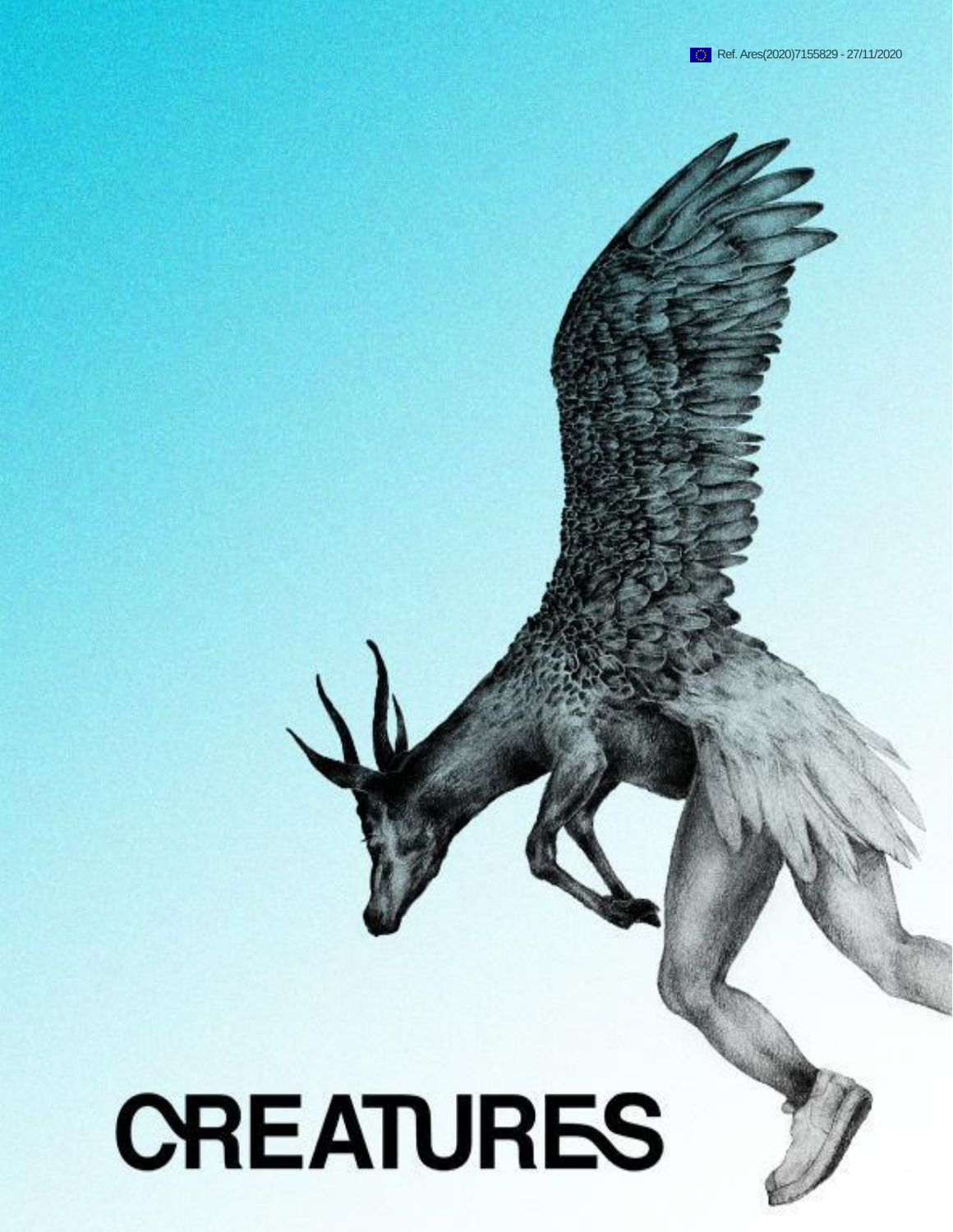

This project has received funding from the European Union's Horizon 2020 research and innovation programme under grant agreement No 870759

# CREATURES DELIVERABLE

## D4.3 Guidelines for participatory impact monitoring

| <b>Grant Agreement number</b>                                            | 870759                                                                       |
|--------------------------------------------------------------------------|------------------------------------------------------------------------------|
| <b>Action Acronym</b>                                                    | CreaTures                                                                    |
| <b>Action Title</b>                                                      | <b>Creative Practices for Transformational Futures</b>                       |
| <b>Funding Scheme</b>                                                    | H2020 Societal Challenges: Inclusive, innovative and<br>reflective societies |
| Version date of the Annex I against<br>which the assessment will be made | October 9 <sup>th</sup> , 2019                                               |
| Start date of the project                                                | January 1st, 2020                                                            |
| Due date of the deliverable                                              | November 30th, 2020                                                          |
| Actual date of submission                                                | November 27th, 2020                                                          |
| Lead beneficiary for the deliverable                                     | <b>UoS</b>                                                                   |
| Dissemination level of the deliverable                                   | Public                                                                       |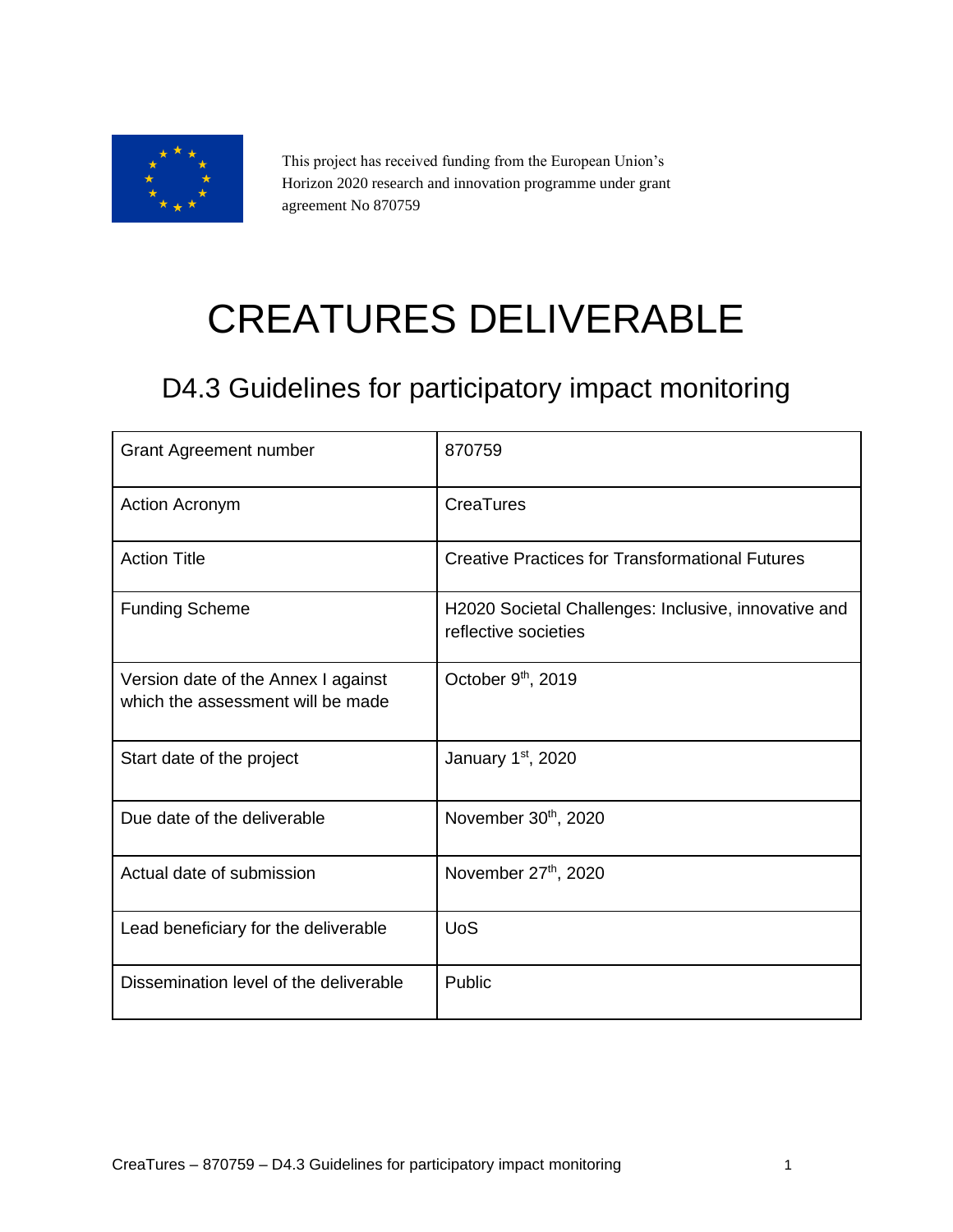## **ACTION COORDINATOR'S SCIENTIFIC REPRESENTATIVE**

Prof. Tuuli Mattelmäki

AALTO–KORKEAKOULUSÄÄTIÖ,

Aalto University School of Arts, Design and Architecture: Department of Design

tuuli.mattelmaki@aalto.fi

This document has been produced by the CreaTures project, funded by the Horizon 2020 Programme of the European Community. The content presented in this document represents the views of the authors, and the European Commission has no liability in respect of the content.

| Authors in alphabetical order |                    |                         |  |
|-------------------------------|--------------------|-------------------------|--|
| <b>Name</b>                   | <b>Beneficiary</b> | E-mail                  |  |
| Sandra van der Hel            | UU                 | s.c.vanderhel@uu.nl     |  |
| Lara Houston                  | <b>UoS</b>         | I.houston@sussex.ac.uk> |  |
| Ann Light                     | <b>UoS</b>         | a.light@sussex.ac.uk    |  |
| Joost Vervoort                | UU                 | j.vervoort@uu.nl        |  |
| Iryna Zamuruieva              | Sniffer            | iryna@sniffer.org.uk    |  |

#### **Abstract**

This deliverable, D4.3, discusses *how we develop* our approach to evaluation in CreaTures. It reports on the activities we undertook in M4 - M11 of the CreaTures project to co-create our approach to evaluation with researchers, creative practitioners and other partners in the project. This includes two workshops on evaluation, three pilot projects with ExPs and ongoing interdisciplinary exchange between researchers.

This document accompanies D4.1 (Prioritised indicators and baseline v1), in which we discuss the *content* of our approach to evaluation. Both deliverable (D4.1 and D4.3) are part of Task 4.1 (Define indicators and evaluation procedures for understanding and reproducing effects).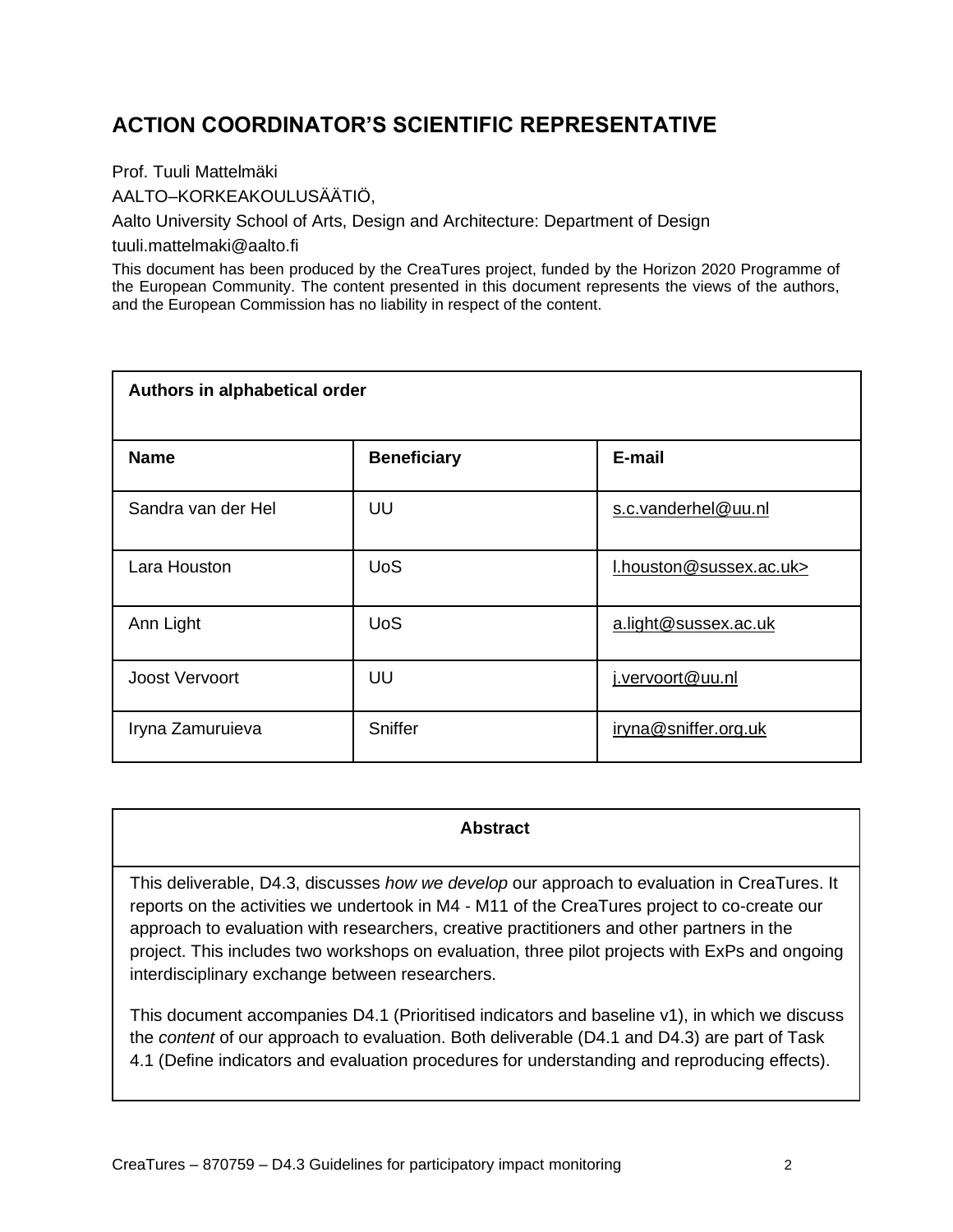## D4.3 Guidelines for participatory impact monitoring

## Table of Contents:

| CreaTures project structure                                                             | $\overline{4}$ |
|-----------------------------------------------------------------------------------------|----------------|
| Introduction                                                                            | 5              |
| Evaluation workshops                                                                    | 6              |
| Pilot projects                                                                          | 9              |
| Interdisciplinary exchange                                                              | 11             |
| References                                                                              | 13             |
| Appendix A: Evaluation Workshop #1                                                      | 14             |
| Part 1: Co-interviews evaluation                                                        | 14             |
| Part 2: Brief presentations on our ideas about evaluation in CreaTures                  | 16             |
| Part 3: Discussion theories of change + final reflection                                |                |
| Appendix B: Evaluation Workshop #2                                                      |                |
| Part 1: What does your creative practice do in the world?'                              | 19             |
| Part 2: Connecting transformation and evaluation: current practices, worries and wishes | 21             |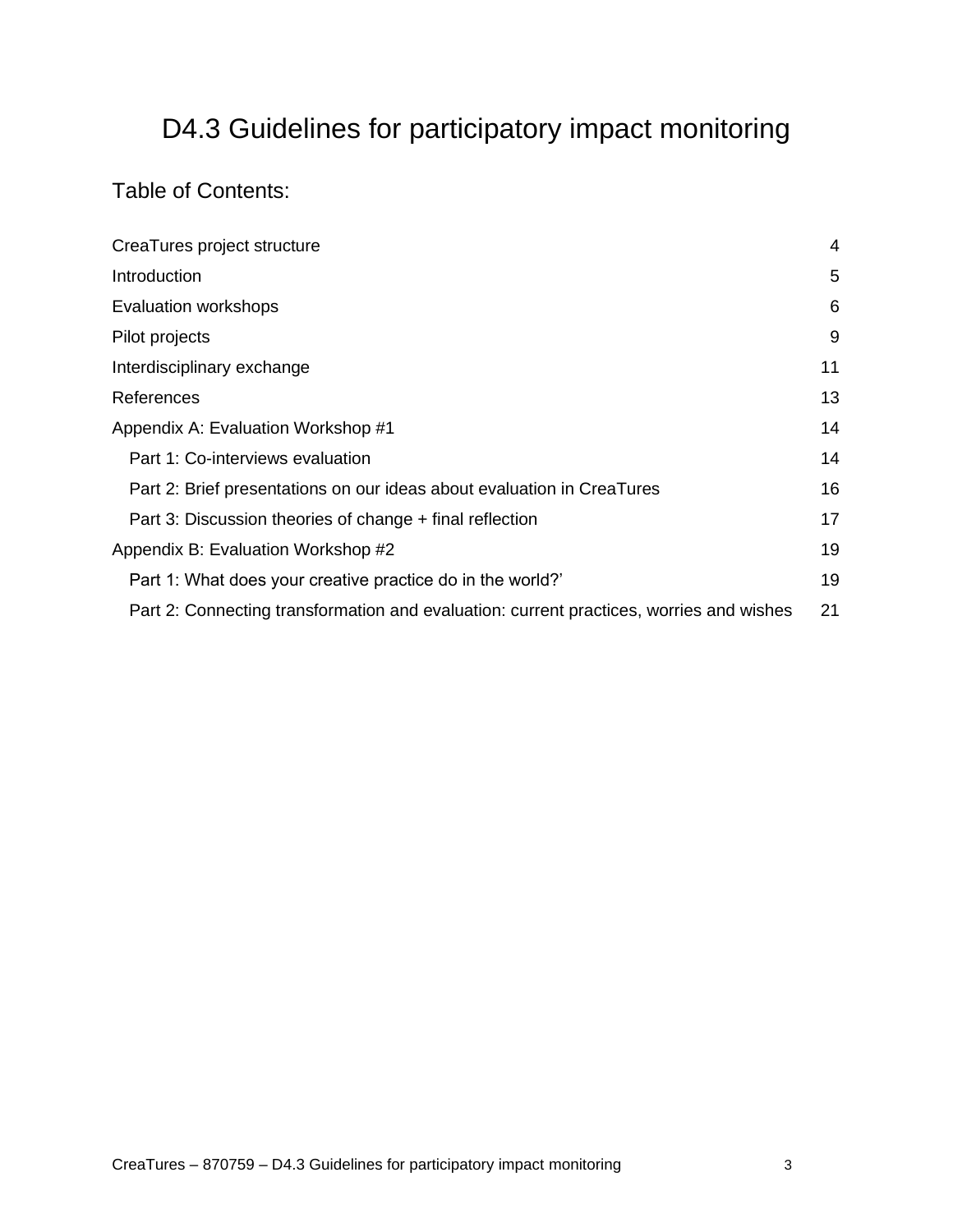## <span id="page-4-0"></span>CreaTures project structure

Creative Practices for Transformational Futures (CreaTures) is a three-year EU funded project that investigates the role that transformational creative projects play in helping people to imagine and to build environmentally and socially sustainable futures. Artists, curators, designers and citizen-led collectives are already reacting to problems such as climate change and mass species loss by mobilising from their own platforms using distinctive forms of expertise. They are catalysing change by gathering groups of people ("publics") around issues that matter to them in a variety of domains, and using a range of aesthetic, affect-driven, playful and participatory interventions that have multi-layered impacts across a range of scales. Creative practitioners move publics towards social and ecological sustainability by supporting change in lifestyles, co-creating new ways of being, and prototyping new systems. In doing so, they develop new forms of environmental citizenship, and also social cohesion—to help communities withstand the environmental changes that are already underway and take change into their own hands for purposes of adaptation, mitigation and better resource use. This interlinking of social and environmental transformation, inseparable in attending to issues of culture, underpins our research.

The CreaTures project brings together an interdisciplinary team of eleven organisations including both academics and creative practitioners (acting together as co-researchers). At the centre of the project is the Laboratory, a series of creative projects organised by innovative design organisations Superflux (UK) and Hellon (Finland); along with long-established arts and cultural producers Furtherfield (UK), Kersnikova (Slovenia) and Zemos98 (Spain). Each of these diverse partners has agreed to open up their creative processes for collaborative investigation with researchers. We call these works Experimental Productions (ExPs). The Laboratory format enables each particular ExP to be studied in detail as it unfolds over the duration of the threeyear CreaTures project. Design researchers from the Aalto University School of Arts, Design and Architecture in Finland lead the Laboratory research and co-ordinate the CreaTures project.

Running alongside the Laboratory is a programme of Evaluation, stewarded by researchers from Utrecht University's Copernicus Institute of Sustainable Development in the Netherlands. This involves working with the creative partners to co-design new methods to understand the effects of particular processes, and their contributions to sustainable transformation. This strand of work also explores links between creative practice and policymaking, with additional expertise provided by the Open Knowledge Foundation Finland and UK-based sustainability organisation Sniffer.

This program of research is connected and amplified to other key stakeholders by RMIT's Carefull Design Lab (working with RMIT Europe based in Barcelona, Spain), through the curation of a programme of Engagement and Dissemination activities. Finally, the Observatory (coordinated by the University of Sussex) plays a dual role: firstly in co-ordinating the documenting of the Laboratory projects and contributing to their analysis, and secondly developing a repository of transformational cases.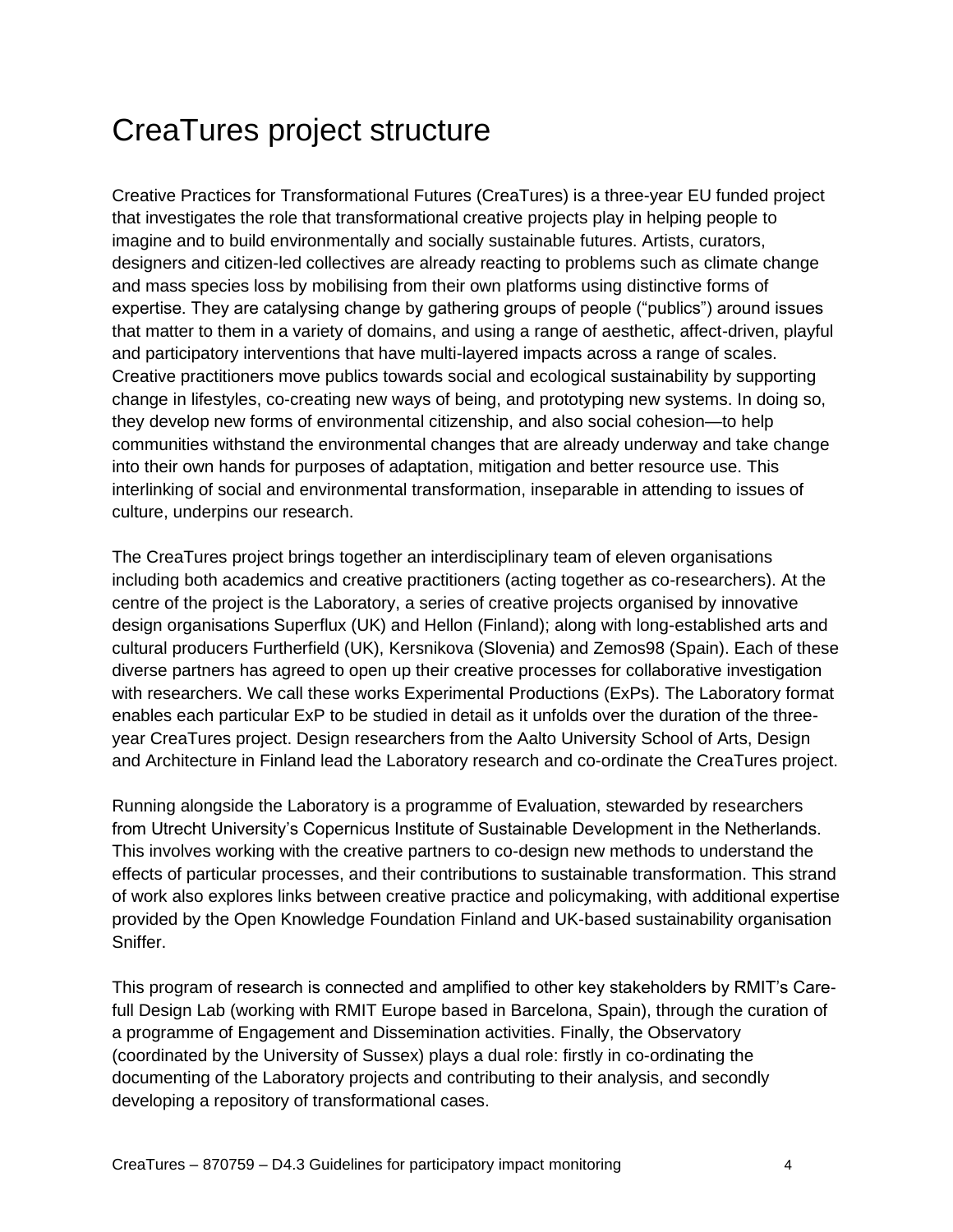# <span id="page-5-0"></span>**Introduction**

In this document we discuss *how we develop* our approach to evaluation in CreaTures. This document accompanies Deliverable 4.1 (Prioritised indicators and baseline v1), in which we discuss the *content* of our approach to evaluation.

The starting point for developing our approach is the aim to develop a generative evaluation, that is, an evaluation that is co-created and implemented as part of the engagement between researchers and creative practitioners. Previous research showed that evaluation measures and transformative goals are often in conflict. This does not need to be the case. Yet, it takes work to make evaluation approaches appropriate for capturing and supporting transformative goals of creative practices (Light et al, 2018). That is what the evaluation strand in the CreaTures project sets out to do.

The CreaTures project involves collaborative, interdisciplinary knowledge exchange between researchers and creative practitioners. Throughout the project's duration, creative partners will undertake the production of new works, known as "Experimental Productions" or ExPs, which act as space for collaborative research. Creative practitioners are therefore co-researchers in the evaluation research strand. We aim to co-develop new modes of evaluative practice alongside creative practitioners, taking account of the practices that they already use, and extending these in mutually determined directions.

Evaluation usually involves the assessment of a known and bounded project according to a relatively stable set of criteria. In the CreaTures research, we are working with evaluation in a more emergent mode, partly as a result of the project structure, where creation, documentation and evaluation run concurrently. This means that we are still learning about what "transformation" and "sustainability" mean to practitioners, even as we are trying to develop evaluation strategies linked to these ideas. We are also encountering creative projects during their development phases and are therefore designing "evaluative" encounters with peers or audiences before creative practitioners have settled ideas about the formats, audiences and aims of their ExPs. Since we aim to evaluate projects across their life-spans we expect to compare evaluative modes across multiple iterations and across project groups within the consortium to aid depth and clarity of analysis.

Developing our approach to evaluation thus requires a co-creative process between researchers and practitioners that runs alongside the development of the Experimental Productions and other processes in CreaTures. We are developing our approach through the following activities:

- **Evaluation workshops with researchers and creative practitioners** We conducted two workshops bringing together members of the consortium to discuss wishes, worries and opportunities for developing our approach to evaluation in CreaTures.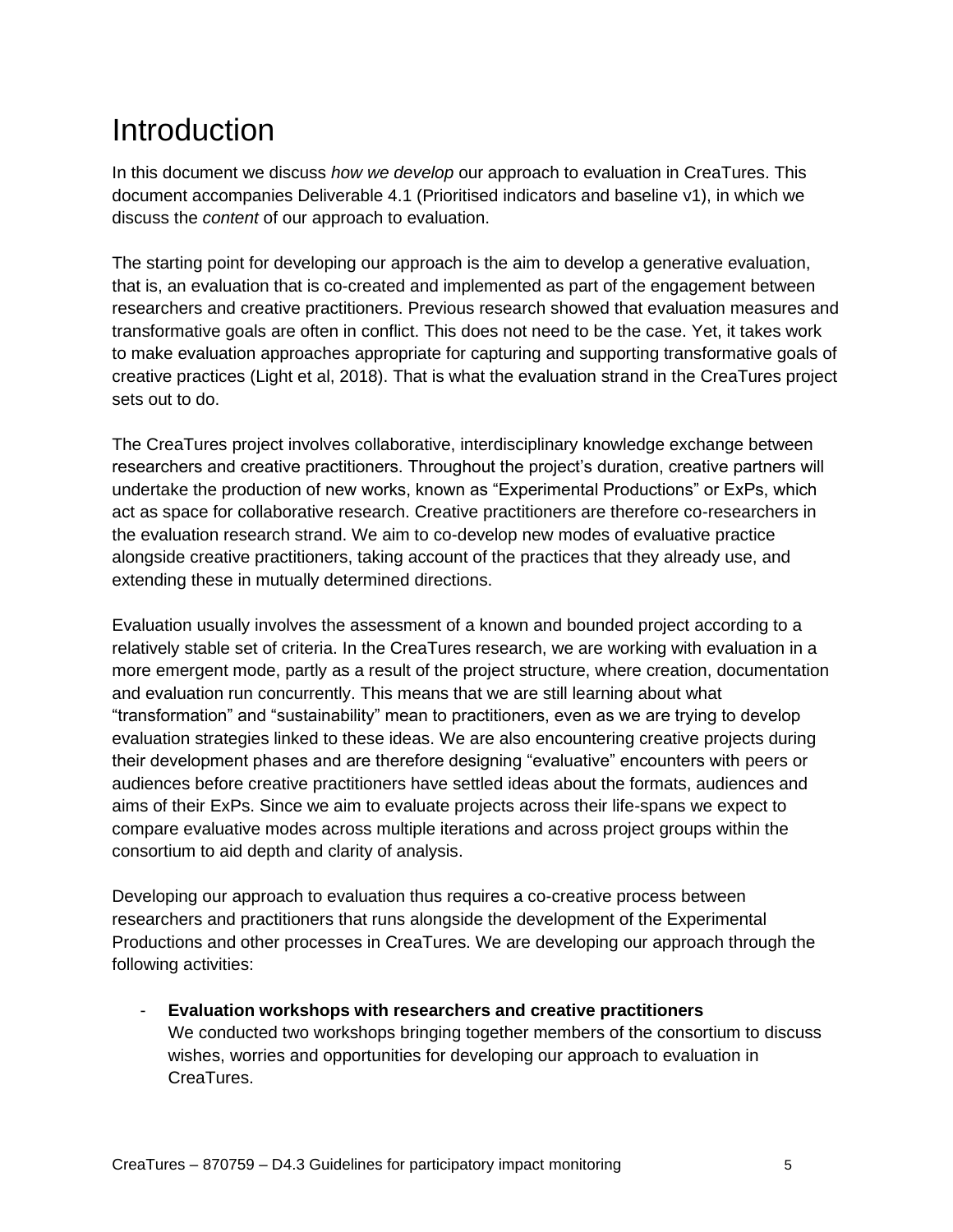- **Pilot projects with Experimental Productions (ExP)**

We started several pilot projects with creative practitioners to develop evaluation practices alongside and in conversation with the development of the Experimental Productions (ExP)**.** 

- **Interdisciplinary exchange between researchers** We set up ongoing interdisciplinary conversations between researchers to exchange perspectives and seek common ground between the multiple disciplinary lenses that we bring to the project.

This document reports on these three interlinked activities and discusses preliminary insights.

## <span id="page-6-0"></span>Evaluation workshops

We conducted two workshops to co-develop our approach to evaluation in CreaTures. The first workshop involved researchers and supporting partners in the CreaTures project. The second workshop brought together researchers, supporting partners and creative practitioners. Full reports of the workshops are included with this report as Appendix A (Workshop 1) and Appendix B (Workshop 2). Important insights from the two workshops include the following:

#### **Existing evaluation practices**

Our workshops showed extensive experience with evaluation among members of the consortium. Everyone in the team could draw on experiences of evaluating or being evaluated. This experience is useful for thinking through where we want to build on existing evaluation practices, and where we believe our approach to evaluation in CreaTures should take a different direction.

The workshops raised some important caveats for engaging with evaluation. Specifically, consortium members shared negative experiences with evaluation when it is narrowly defined towards specific indicators or outputs. The demand from funders for evaluation was perceived as a burden that resulted in 'paperwork and overwork', specifically where required evaluation practices do not reflect the values of the creative projects or organisations.

Our conversations over the two workshops brought forward the need for a 'deeper' evaluation to contrast narrow, formal and instrumental approaches to evaluation. The question was raised whether and how this deeper evaluation could be oriented towards the mission of creative practices. At the same time, the approach of evaluating against a certain mission or outcome was also questioned. Does it leave room for unexpected insights and elements of surprise? Moreover, the question was raised whether the aim of an evaluation can be determined beforehand, or whether this inevitably leads to the dreaded instrumentalization of evaluation.

#### **Desired evaluation practices**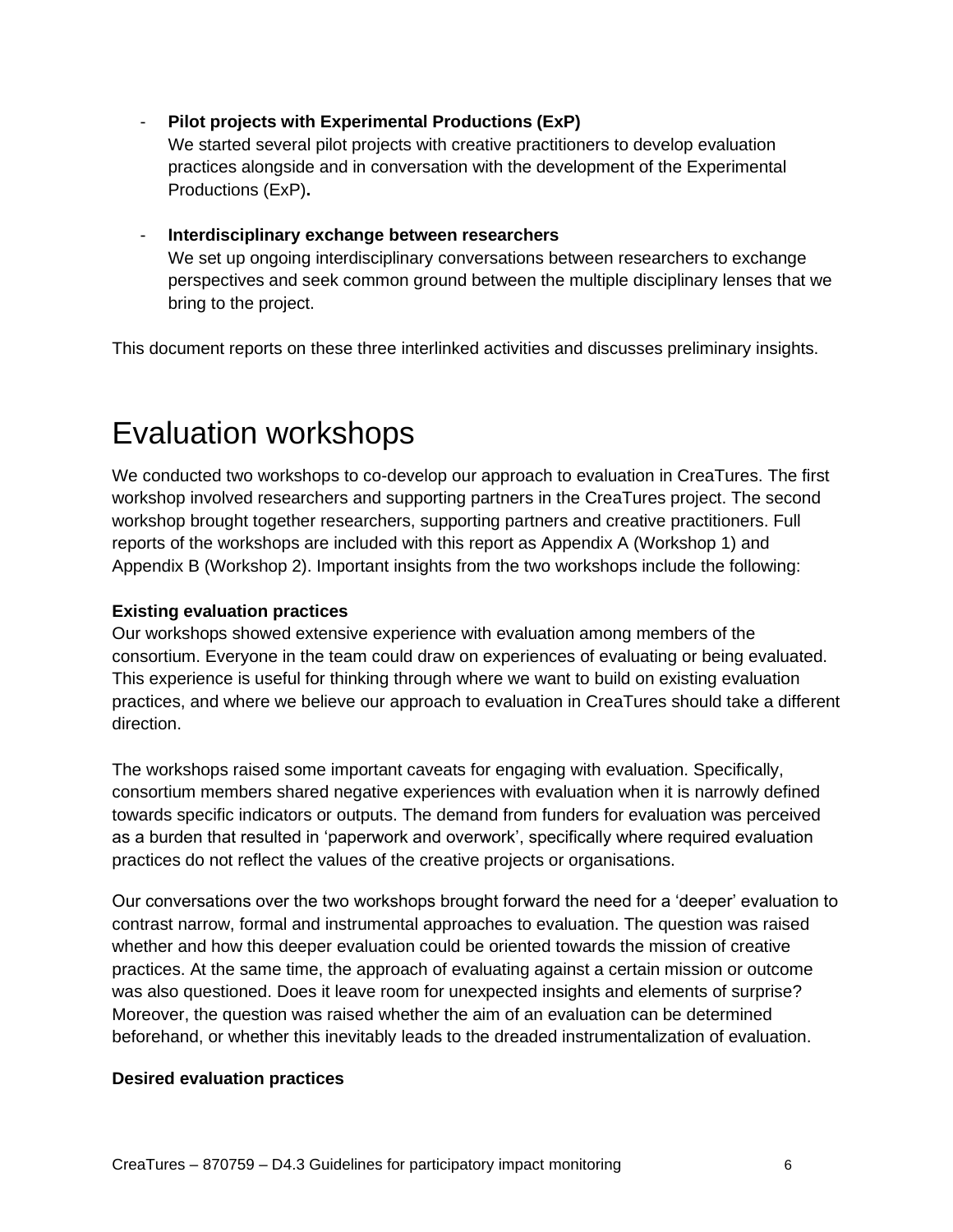Based on existing experience with evaluation, consortium members also expressed wishes for evaluation practices in CreaTures. There was a shared sense of opportunities to move beyond 'evaluation as we know it' and move towards an approach to evaluation that is more generative, interactive, collaborative, reflective, inspiring and, importantly, also fun. Some primers of what such an evaluation approach should look like are the following:

- Our evaluation needs to be able to capture things that are fuzzy, emotional and nonrational. We do not want to - as one artist and curator put it "flatten strange things". Instead, we want to build an approach to evaluation that is sensitive and appreciative of the different practices being evaluated.
- We want to support collective meaning-making through evaluation. We see evaluation as a sense-making process and as an opportunity for reflection. Evaluation can be a way to 'stop and think', articulate the ambitions of creative practices and refine and improve the work.
- We want to integrate evaluation into the creative process. Evaluation should not be an add-on or something that is brought onto the creative process from 'outside'. In CreaTures, we have the opportunity to build evaluation from the start of the project and make it a valuable part of the creative process.
- We see evaluation as an opportunity to understand and demonstrate the value of creative practices in the context of societal change towards socio-ecological sustainability. That is, we want to capture how creative practices catalyze sustainability transformations.

## **Evaluation for transformation**

Evaluation is a common practice in the cultural sector. What makes our approach to evaluation unique is that we want to understand the value of creative practices in the context of sustainability transformations.

This raises many challenges and questions. How can we capture the elusive notion of sustainability transformations in our evaluation? How can we capture the different ways in which creative practices matter for sustainability transformations? And how can we communicate these evaluation outcomes in a meaningful way to help strengthen the contributions of creative practices?

We sought to deepen our understanding of the link between creative practices and sustainability practices through a bottom up exploration of what creative practices 'do in the world'. Based on our conversations with workshop participants, we identified eight dimensions of creative practices' contributions to sustainability transformations. These are (see also figure 1):

- **Deep ways of engaging** with real-world sustainability issues, paying attention, feeling, smelling (dark green)
- **Making tangible** through crafting, experiencing and play (light green)
- **Experimenting** with new ways of doing things, new ways of being in the world, making different futures possible (yellow)
- **Taking small tangible steps** towards improving the world (orange)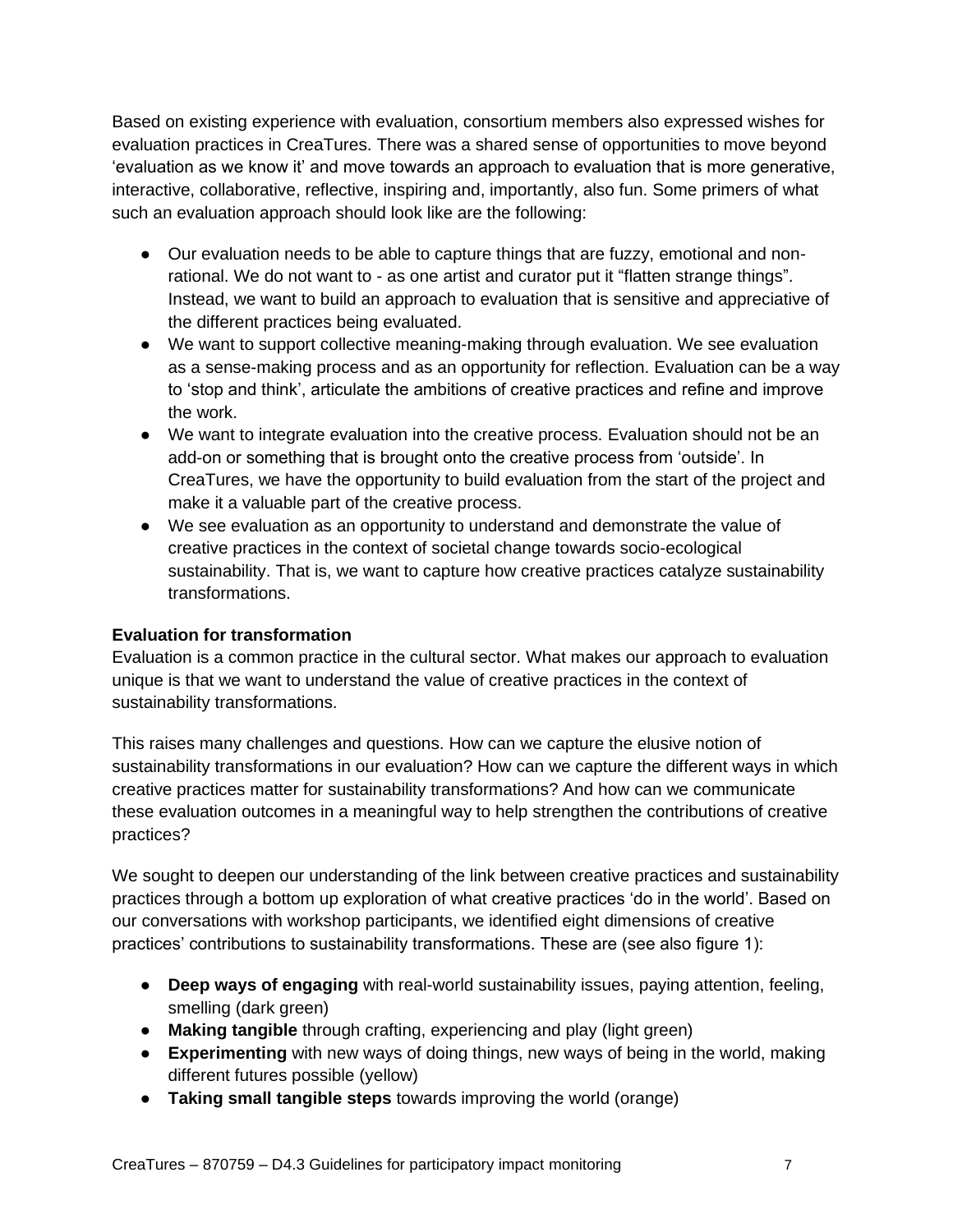- **Challenging existing values and practices**, calling into question what we consider normal (red)
- **Opening up** institutions, creating spaces, widening access, giving voice to marginal communities (pink)
- **Connecting** actors that would otherwise not work together, building relationships, knowledge brokering (purple)
- **Supporting governance capacity** across public and private actors (blue)

The dimensions identified here are strongly connected and interrelated. Specifically, the workshop brought out key links between the deep ways of engaging (dark green) and the playful, experimental, crafting of creative practices (light green). Another cross cutting connection was between experimenting with new ways of doing things (yellow), opening up institutions to new practices, actors and voices (pink) and connecting and brokering practices (purple). Finally, the conversations linked the building of governance capacity across public and private actors (blue), to possibilities for opening up institutions (pink) and capacities to create connections and build relationships (purple).



**Figure 1. Dimensions of creative practices' contributions to sustainability transformations identified in the workshop. See [Miro board](https://miro.com/app/board/o9J_kkIWYpQ=/) for detailed view.**

Our exploration of the dimensions of what creative practices do in the world started from discussions with partners about their practices. We then aimed to bring these understandings in conversation with the expanding literature on sustainability transformations (e.g. Blythe et al. 2018; Feola 2015; Patterson et al. 2017; Scoones et al. 2020). Based on key themes from the literature, we discussed which understandings of transformations resonated with our aims and practices in CreaTures. Our discussion identified transformation as a fundamental aspect of society; transformations are always happening. Yet, transformations are not always positive.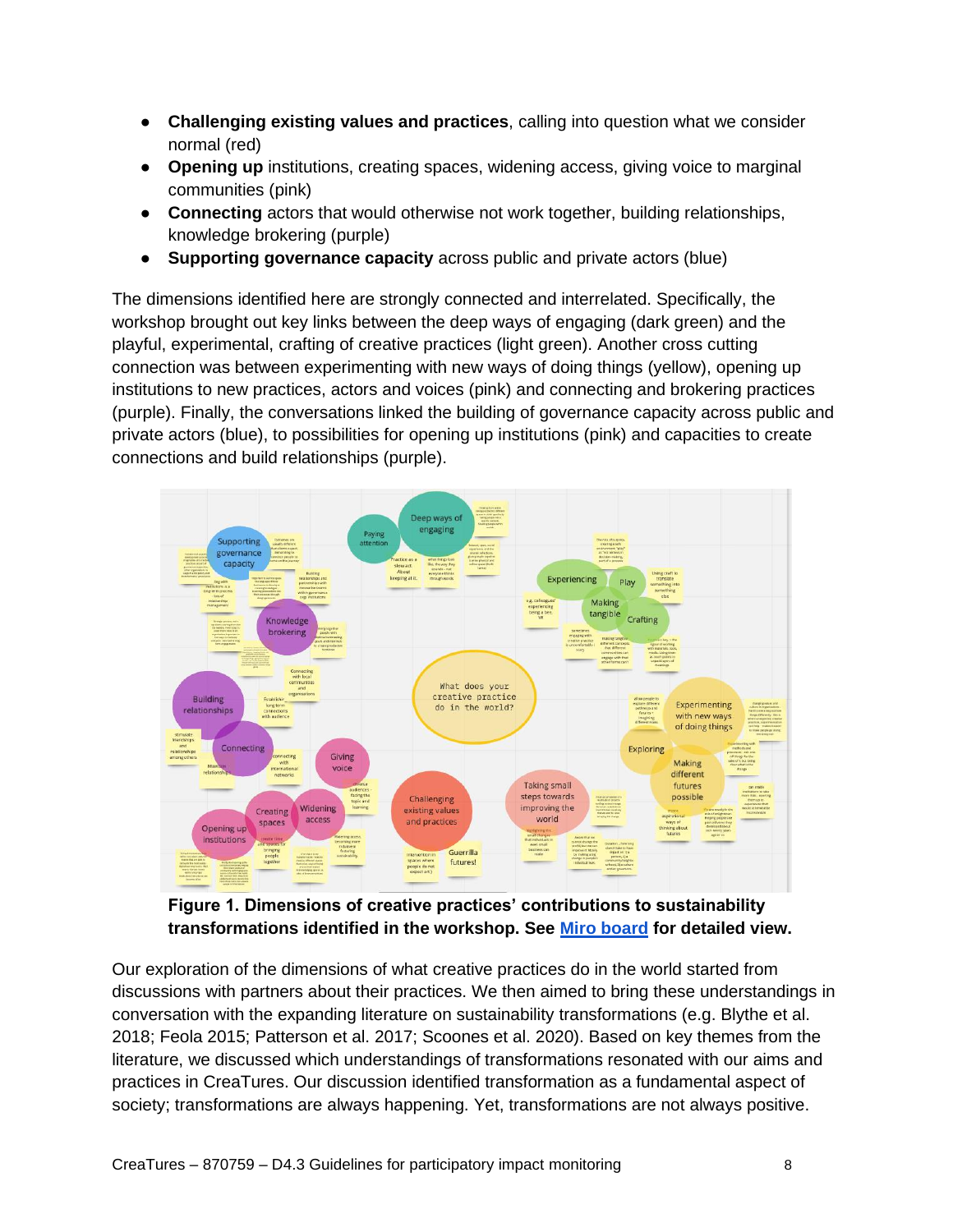This highlighted the need to consider the normative aspects of transformations. When do transformations lead us towards positive futures? Who decides which futures are positive and which aren't? And also, who is benefitting from transformations and who is not? Overall, it highlighted that we should pay attention not only to whether creative practices catalyze sustainability transformations, but also raise the normative question 'where to?' as we continue to develop this strand of work.

Overall, the workshops showed the urgent need to transform evaluation practices to better suit creative practices. We seek to develop evaluative practices that support creative practices in their pursuit of meaningful contributions to sustainability transformations.

# <span id="page-9-0"></span>Pilot projects

In parallel to the workshop, we worked on our approach to evaluation through collaborations between researchers and practitioners in three works being developed as part of the CreaTures project - as Experimental Productions (ExPs). These pilot projects allowed us to work through questions and expectations for evaluation in relation to the aims and practices of the ExPs. We take as our starting point the idea that evaluation is not an add on to the creative process, but rather should be developed alongside the creative practice with the ultimate aim to help strengthen the transformative contribution of ExPs.

This ongoing process involves

- Convening interviews and discussion to promote a shared understanding of the aims of transformative creative practices between project partners and researchers
- Researchers and creative practitioners collecting data during the development of the creative project
- Researchers conducting an initial analysis based on collected data and bringing the insights in conversation with relevant academic literature
- Researchers and creative practitioners reflecting together on collected data and initial analysis

We use interviewing, participant observation, and co-design methods to elicit practitioners' own understandings of transformation; and how these evolve across the planning, performance and aftermath of a creative project. We aim to preserve the ontologies that practitioners use to make sense of their work, by making space for practitioners to articulate their own practices in their own terms. As part of interdisciplinary working, we researchers open up our own analytic processes of sense- and theory-making to practitioners.

Over the past months, we have worked with the following ExPs as pilot projects. Given the diversity of practices across these projects, it was necessary to develop a tailored approach for each ExP. This work is still ongoing in all three projects. We are keeping track of our insights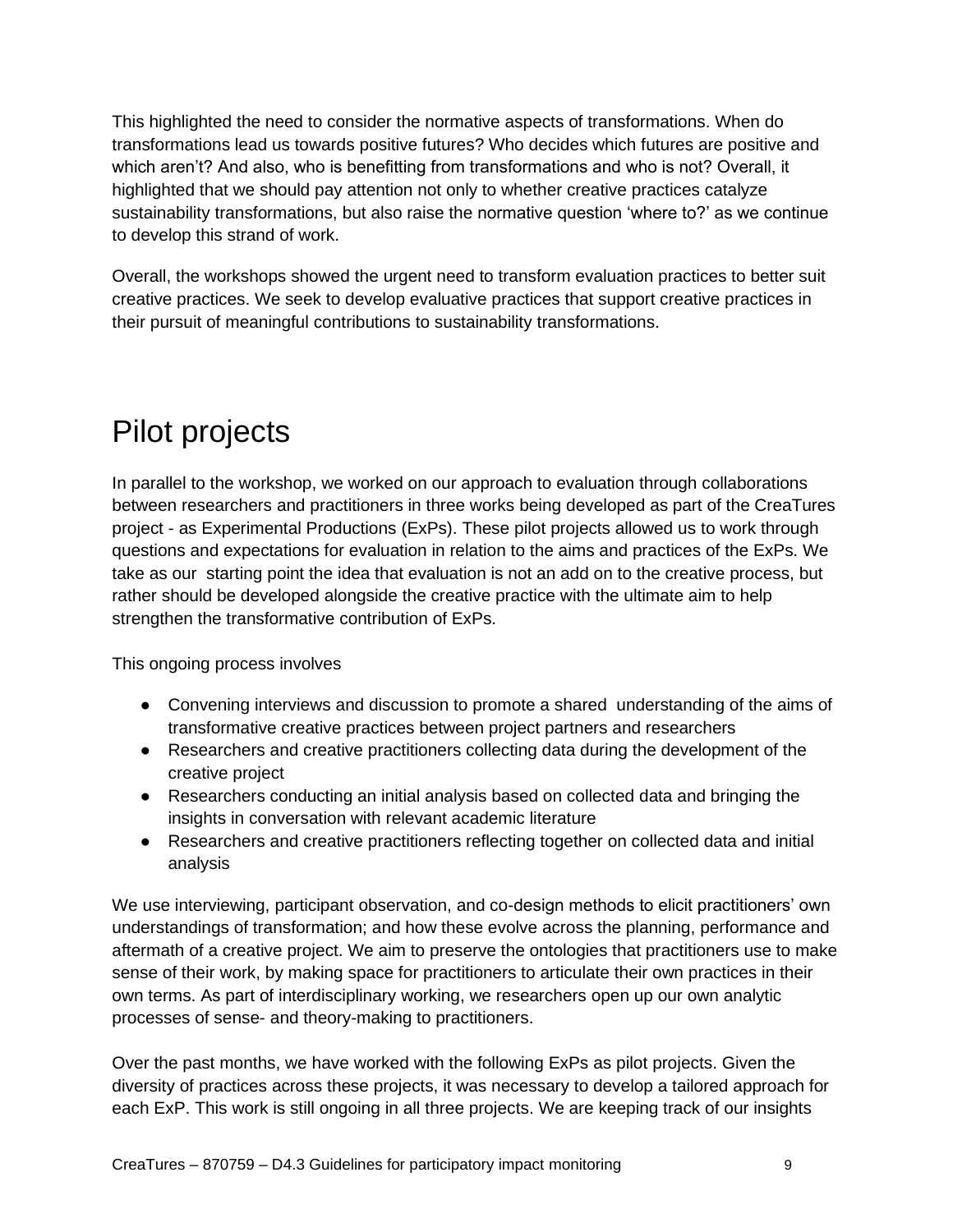and decisions in the Data Gathering Plan for each ExP (see Deliverable 2.1 'Data gathering strategy and shared documentation templates'). Below we briefly describe our approach for the three pilot projects:

#### **Furtherfield - The Hologram, with Cassie Thornton**

"In a series of six online sessions participants practice and discuss the social skills, values, and priorities that are central to the Hologram model for collective peer2peer healthcare. Each person leaves the course empowered to assemble and participate in their own Hologram." - D3.7 - Experimental productions report v1

Our conversations with creative practitioners of the Hologram project made clear that a conventional approach to evaluation based on predefined indicators and external judgement runs against core values of the Hologram as a social practice. The participatory nature of the Hologram course and its focus on reshaping instruments of social control (that metrics can often be implicated in) raises fundamental questions about the role of evaluation in our society in general. We decided to go through a complete iteration of the Hologram course together to help us understand the wider meaning of evaluation in a project like this. One of us participated in the course as an autoethnographer, keeping track of the experience in a shared self-reflexive journal. We also conducted interviews with the creative practitioners during the course and the creative practitioners also experimented with keeping a self-reflexive journal. This iteration of the Hologram course was recently completed. Based on the collected material and our experiences during this iteration of the course we will continue our collaborative development of our evaluation strategy. This will be further tested in the next iteration of the course, which is anticipated to run early in 2021.

#### **ZEMOS98** - Commonspoly

"Commonspoly is a board game and an artistic device to foster sustainable and cooperative ways of life. Through the game and a series of gameplays, the idea is to create a trans-local network to implement and test the transformative capacity of the game in different contexts and cities." - D3.7 - Experimental productions report v1

For the Commonspoly game developed by ZEMOS98 our conversations centered on defining the focus of the evaluation. We identified two potential areas of focus, which are, first, the game play itself, and, second, the network building that is happening through the game. For the evaluation of the gameplay, we are interested in the experiences of participants that play the game. We are developing evaluative mechanisms to be tested during two facilitated gameplay sessions in autumn 2020. We will trial the established games evaluation technique known as "debriefing," meaning that the CreaTures researcher acts as participant observer during the gameplay, and then leads a semi-structured discussion after the game has concluded in order to understand its potential effects. We will also trial the use of surveys before and after the gameplay. For the evaluation of the network that is emerging around the game, we are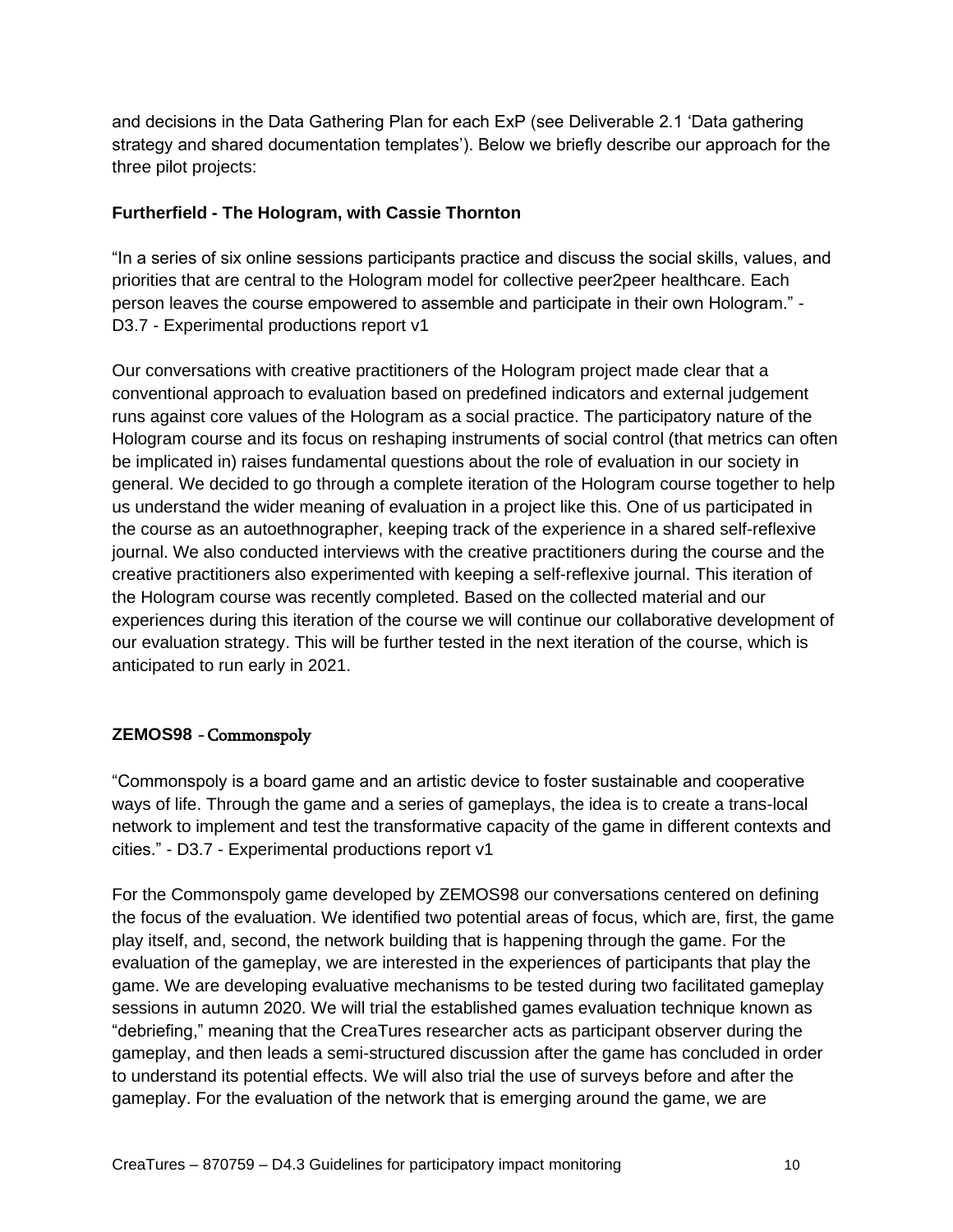interested in the ways in which the game travels and is picked up in different settings by different people and communities. We plan to create a sociogram to map the connections that were fostered by the game and to create a survey that is open to all who buy or download the game, to provide a more structured way for players (outside of the facilitated sessions) to provide feedback. Additionally, we will collect responses from people who spontaneously contact Zemos98 with their thoughts, suggestions and actions.

## **Aalto Arts and University of Sussex: Experimental Food Design for Sustainable Futures**

"Experimental Food Design for Sustainable Futures is a 2-day online workshop experimenting with food as bio-design material and socio-culturally potent, aesthetically rich starting point from which to critically reflect on social and ecological uncertainties. Acknowledging that human-food practices are a key driver of climate change, the workshop prompts participants to co-create scenarios and collages of alternative food practices that prioritize sustainability and consider more-than-human perspectives." D3.7 - Experimental productions report v1

Two researchers participated in the workshop as participant observers. In addition, we codeveloped a post-workshop survey with the workshop facilitators which was sent to all workshop participants. Based on our conversations with the workshop team, we identified the building of a network focussed on more-than-human food practices as a particularly fruitful focus of the evaluation. That is, we see the workshops as part of an effort to build a network and community with the capacity to change and challenge thinking about food system transformation. We're also interested in the effect of COVID-19 which has opened up the workshop to a wider group of participants, also beyond academia, since the conference at which the workshop took place was free of charge and online, and hence more accessible. We're interested to see where this takes the network and with what effects. We will continue to work with the network founders to establish the reach of academic and creative outputs from the workshop, for example the forthcoming More-than-human Food Futures Cookbook.

## <span id="page-11-0"></span>Interdisciplinary exchange

The third element of developing our approach to evaluation in CreaTures is the interdisciplinary exchange between researchers. The research team in CreaTures brings together different disciplinary perspectives on sustainability, transformation and creative practice. Bringing these perspectives together in meaningful ways takes work (Cairns et al 2020). Realising that we required space and time for sharing knowledge, we set up several structures within the project to prompt open and creative exchange.

For the evaluation work specifically, a bi-weekly meeting has become the primary forum for collaboration and disciplinary alignment. These meetings have facilitated a series of rich and interesting conversations. Our conversations often depart from personal commitments and experiences, and go on to make imaginative links between different bodies of academic thought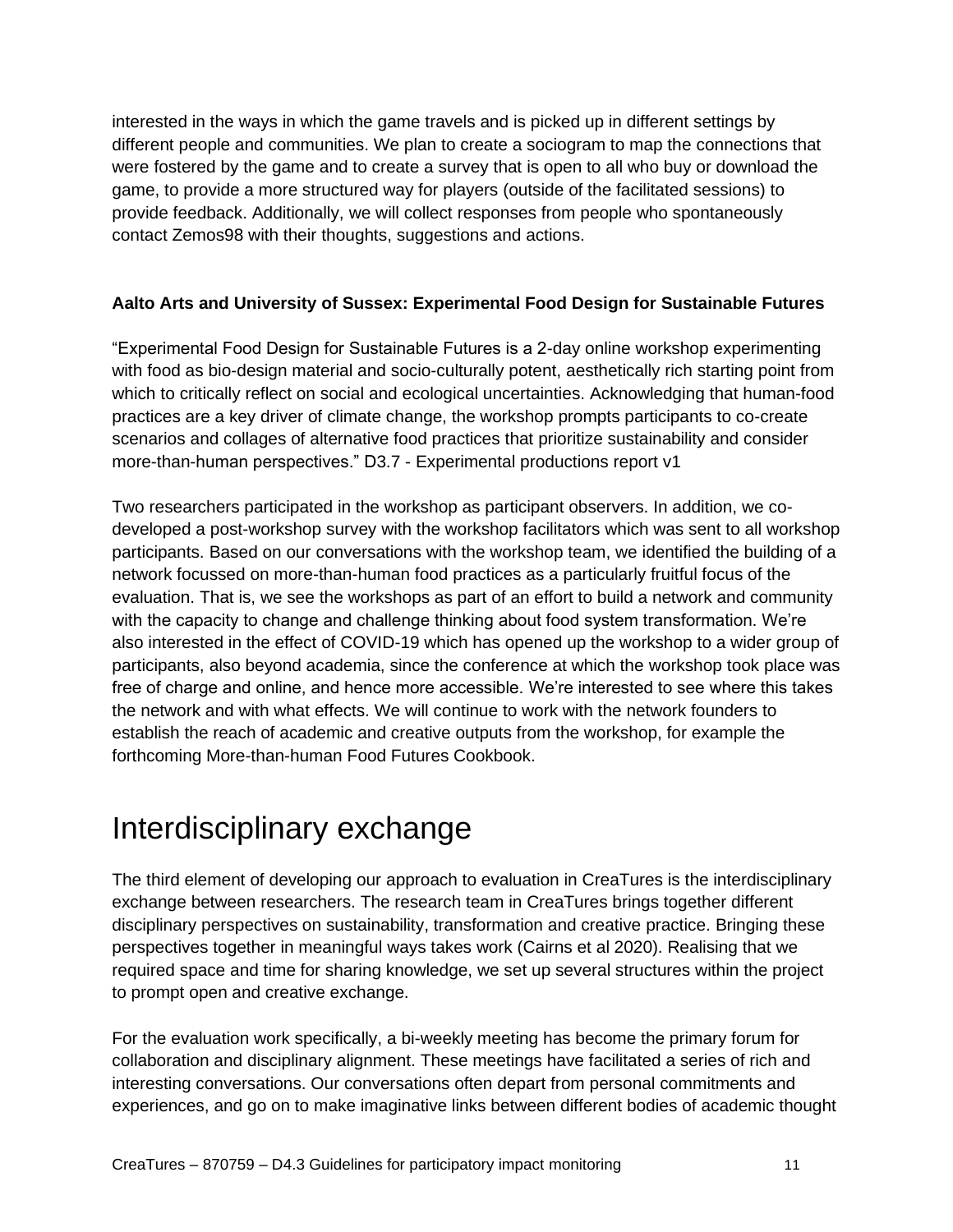and modes of creative practice. Some of the activities that we have undertaken include shared readings and discussion, and the writing of short-form "provocations" and "definitions" that surface our different orientations. Through these meetings we have articulated a space for shared enquiry without needing to collapse disciplinary specificities into one single, homogeneous approach. This strategy allows the research team to co-create research that can also travel back into our relevant disciplinary homes, to maximise the scope of the conversation about creative practice and the impact of the CreaTures project as a whole.

# Concluding remarks

In CreaTures we aim to develop a generative approach to evaluation that captures and supports the transformative ambition of creative practices. We have argued that developing this evaluation approach requires co-creative processes between researchers and creative practitioners. We are working on this across three lines of activities as laid out in this document:

- 1. Evaluation workshops with researchers and creative practitioners
- 2. Pilot projects with Experimental Productions (ExP)
- 3. Interdisciplinary exchange between researchers

These activities have furnished us with a sense of the challenge of developing an approach to evaluation that is adept to the multiple dimensions of creative practices working towards the elusive notion of sustainability transformations. At the same time, our co-creative process has highlighted the need and opportunity to transform evaluation to better capture and support the transformative ambitions of creative practices.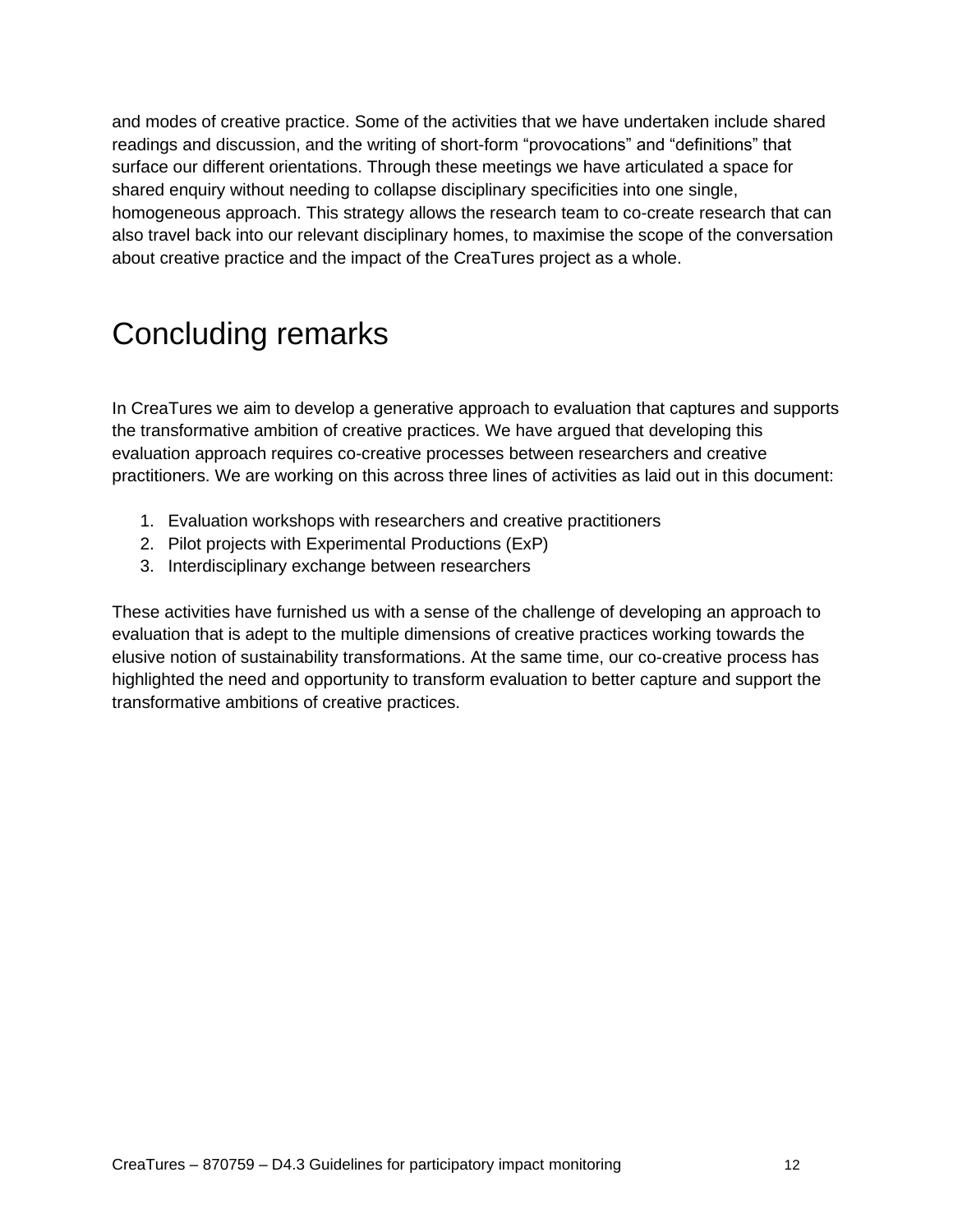## <span id="page-13-0"></span>References

Blythe, J., Silver, J., Evans, L., Armitage, D., Bennett, N. J., Moore, M. L., ... & Brown, K. (2018). The dark side of transformation: latent risks in contemporary sustainability discourse. *Antipode*, *50*(5), 1206-1223.

Cairns, R., Hielscher, S., & Light, A. (2020). Collaboration, creativity, conflict and chaos: doing interdisciplinary sustainability research. *Sustainability Science*, 1-11.

Feola, G. (2015). Societal transformation in response to global environmental change: a review of emerging concepts. *Ambio*, *44*(5), 376-390.

Light, A., Mason, D., Wakeford, T., Wolstenholme, R., & Hielscher, S. (2018). Creative Practice and Transformations to Sustainability: Making and Managing Culture Change. Available online: https://connected-communities.org/index.php/project (URL link here)

Patterson, J., Schulz, K., Vervoort, J., Van Der Hel, S., Widerberg, O., Adler, C., ... & Barau, A. (2017). Exploring the governance and politics of transformations towards sustainability. *Environmental Innovation and Societal Transitions*, *24*, 1-16.

Scoones, I., Stirling, A., Abrol, D., Atela, J., Charli-Joseph, L., Eakin, H., ... & van Zwanenberg, P. (2020). Transformations to sustainability: combining structural, systemic and enabling approaches. *Current Opinion in Environmental Sustainability*, *42*, 65-75.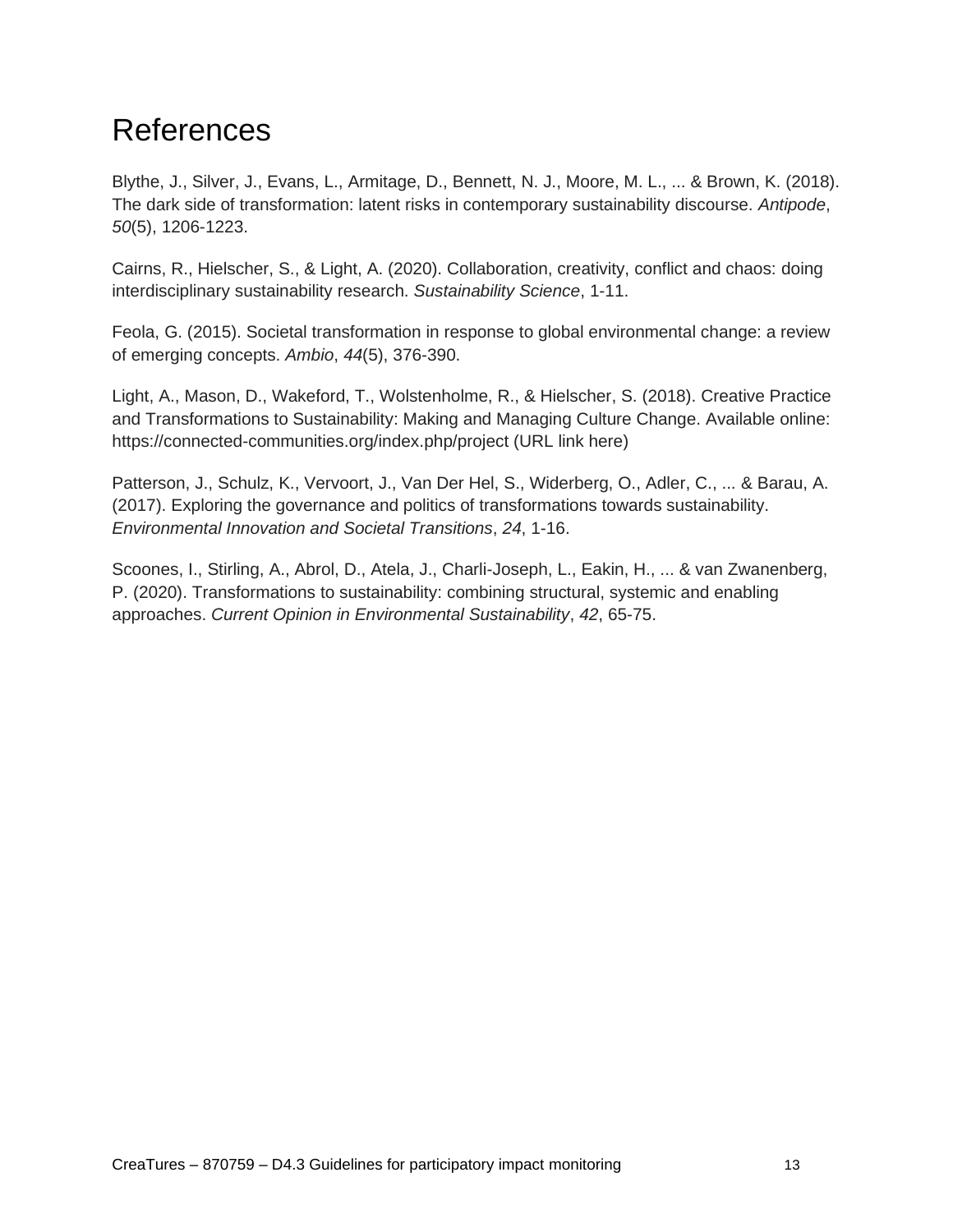# <span id="page-14-0"></span>Appendix A: Evaluation Workshop #1

## **Attendees:**

Cristina Ampatzidou (CA), Andrea Botero Cabrera (AB), Kat Braybrooke (KB), Jaz Choi (JZ), Namkyu Chun (NC), Lizzie Crouch (LC), Marketa Dolejsova (MD), Sandra van der Hel (SH), Lara Houston (LH), Ann Light (AL), Tarmo Toikkanen (TT), Joost Vervoort (JV) Iryna Zamuruieva (IZ).

Access to Miro board[:](https://miro.com/app/board/o9J_krNbLpM=/) [https://miro.com/app/board/o9J\\_krNbLpM=/](https://miro.com/app/board/o9J_krNbLpM=/)



**Figure A1. Overview Miro board**

## <span id="page-14-1"></span>Part 1: Co-interviews evaluation

We conducted three rounds of co-interviewing on the following questions (one question for each round; notes in Miro)

- 1. What does evaluation mean for you?
- 2. What do you want to learn about evaluation in the CreaTures project?
- 3. How do you want to engage with evaluation in CreaTures?

Reflections from the Miro board and general discussion: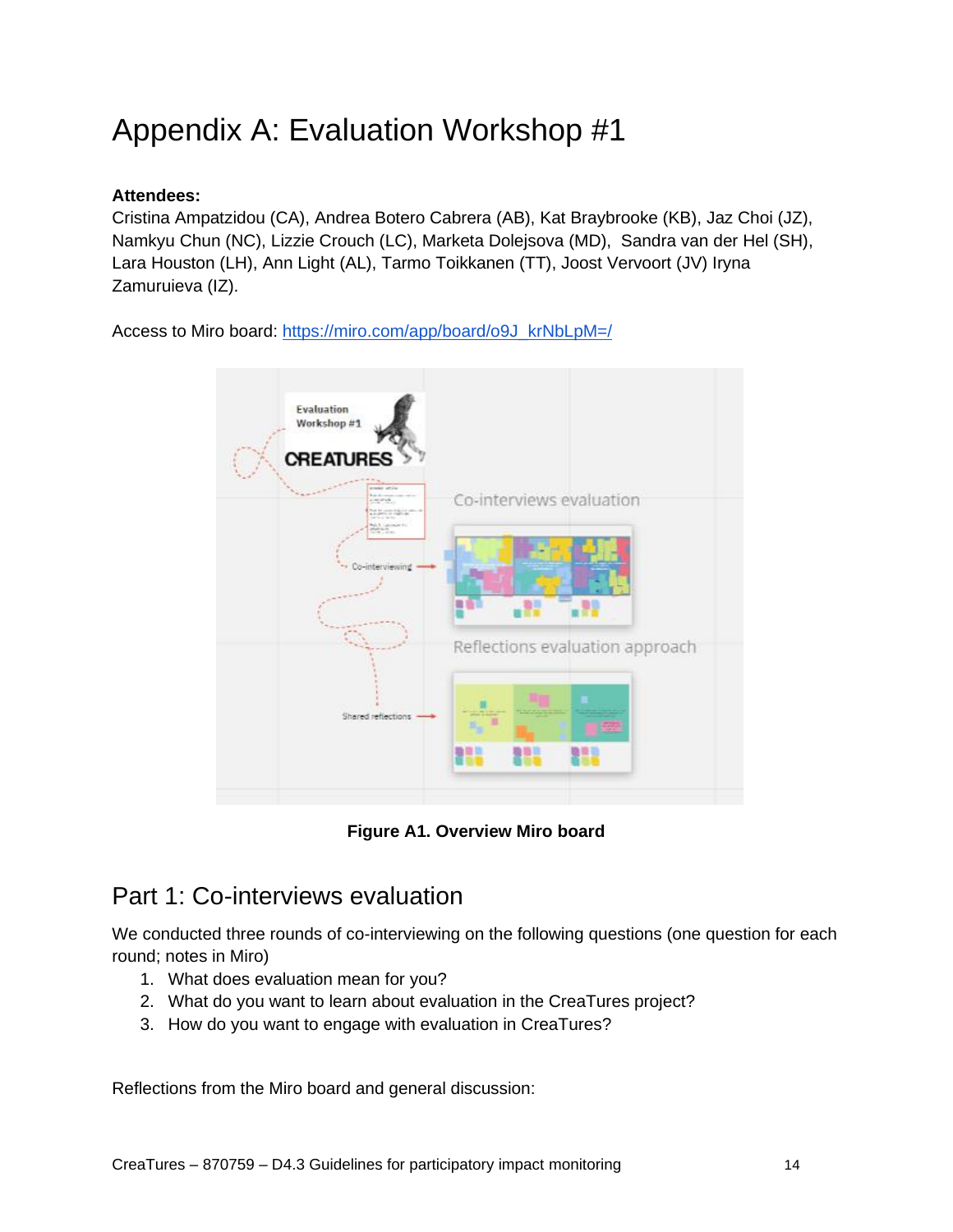#### **1. What does evaluation mean for you?**

Noted limitations/problems with evaluation

- Paper works and overwork
- Not everything can be measured
- unders want numbers (but this does not capture everything)

Noted positive aspects/opportunities of evaluation

- Best practices: qualitative, collaborative, ongoing
- Mutual learning and reflection
- Sense making process
- To refine/improve the work
- Integrate evaluation as part of the creative process (e.g. debriefing in games)

Other things to keep in mind:

- Resist reductionist tendency
- Language/terminology needs to be clearly defined from the start
- Need to identify aims and what success is; this should inform evaluation
- Remain open to elements of surprise/'aha moments'
- Evaluation as a way to link specific projects/events to larger trends and changes
- Evaluation needs to be considered from the start/ not an add-on
- Important to think about who the evaluation is for

#### **2. What do you want to learn about evaluation in the CreaTures project?**

- Limitations of evaluation as we know it; and how we can overcome this.
- A new perspective on evaluation: evaluation as interaction, intervention, relationship, …
- How to capture transformation in evaluation? And how to do so that it makes sense to different communities/target groups?
- How to understand transformation beyond the moment of the creative work or experience? How to relate small observations to big changes?
- How to evaluate unique events that cannot be compared to each other?
- Working with/triangulating between different values and priorities in evaluation; while also building a common/shared evaluation outcome.
- How can the evaluation process truly be one built around co-design, and from the onset?
- How to ensure we are clear in the ways we position our own situatedness as researchers/participants/practitioners?
- How to integrate evaluation into the creative experience (maybe calling it reflection moments), and how could this enhance the experience?
- Evaluation as a way to 'stop and think'; articulate ambitions for ourselves and others.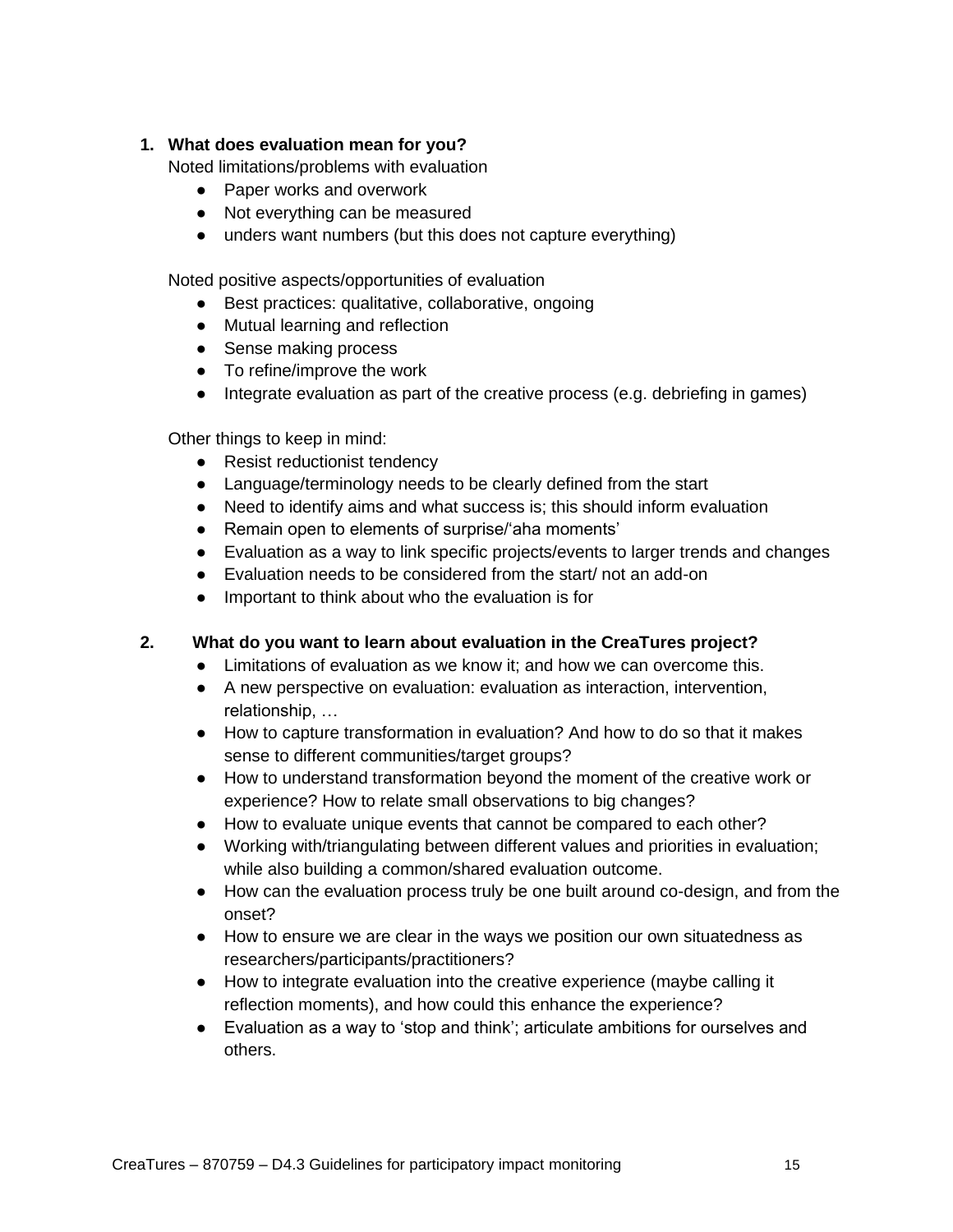● How to make evaluation of the process useful for those who weren't part of it? And how to bring creative practices into other spaces/groups concerned with socio-ecological transformation?

## **3. How do you want to engage with evaluation in CreaTures?**

- From the start with mutual benefits for creative practitioners and researchers
- Find formats that allow different voices to contribute to evaluation
- Engage with the unexpected
- $\bullet$  Evaluate in a way that is playful, fun, rule-breaking, ...
- Sensitive and appreciative of the different practices being evaluated
- Co-designed evaluation; blurring roles between researchers and practitioners
- Evaluation and engagement as a two-way process: creating engagement through evaluation and vice versa
- Surface and share theories of change within and between projects

## **Overall discussion:**

JV: We aim to evaluate the unevaluable. Ideally, our evaluations should be interactive, holistic interventions.

LC: Our perception of evaluation might need to change. Open-up evaluation to see it as an opportunity and more fun. Evaluation as an opportunity for reflection.

IZ: Evaluation as a sense-making process. Collective meaning making through evaluation.

KB: Opportunity to build evaluation from the bottom up within Creatures. Not drop it from the outside/top-down. We have the power to change the logics of evaluation.

AL: Reflect on the way links between observation, evaluation and reflection come together.

All agree that there are limitations to 'evaluation as we know it'. We want to move beyond this and see opportunities to do so in CreaTures.

## <span id="page-16-0"></span>Part 2: Brief presentations on our ideas about evaluation in **CreaTures**

JV: theories of change as approach: promising but currently also limited; not about building effective ToCs but about understanding other people's ToCs at different levels; need to push the boundaries of this approach to make it meaningful for CreaTures

LH: reflection on theories of change from STS perspective; attention for things that are fuzzy, emotional, non-rational; do not want to flatten 'strange things'; want to build an approach to evaluation that can capture this

SH: outlined what we are currently doing and planning on evaluation

● WP2-4 (Observatory and Evaluation) ongoing discussions on developing indicators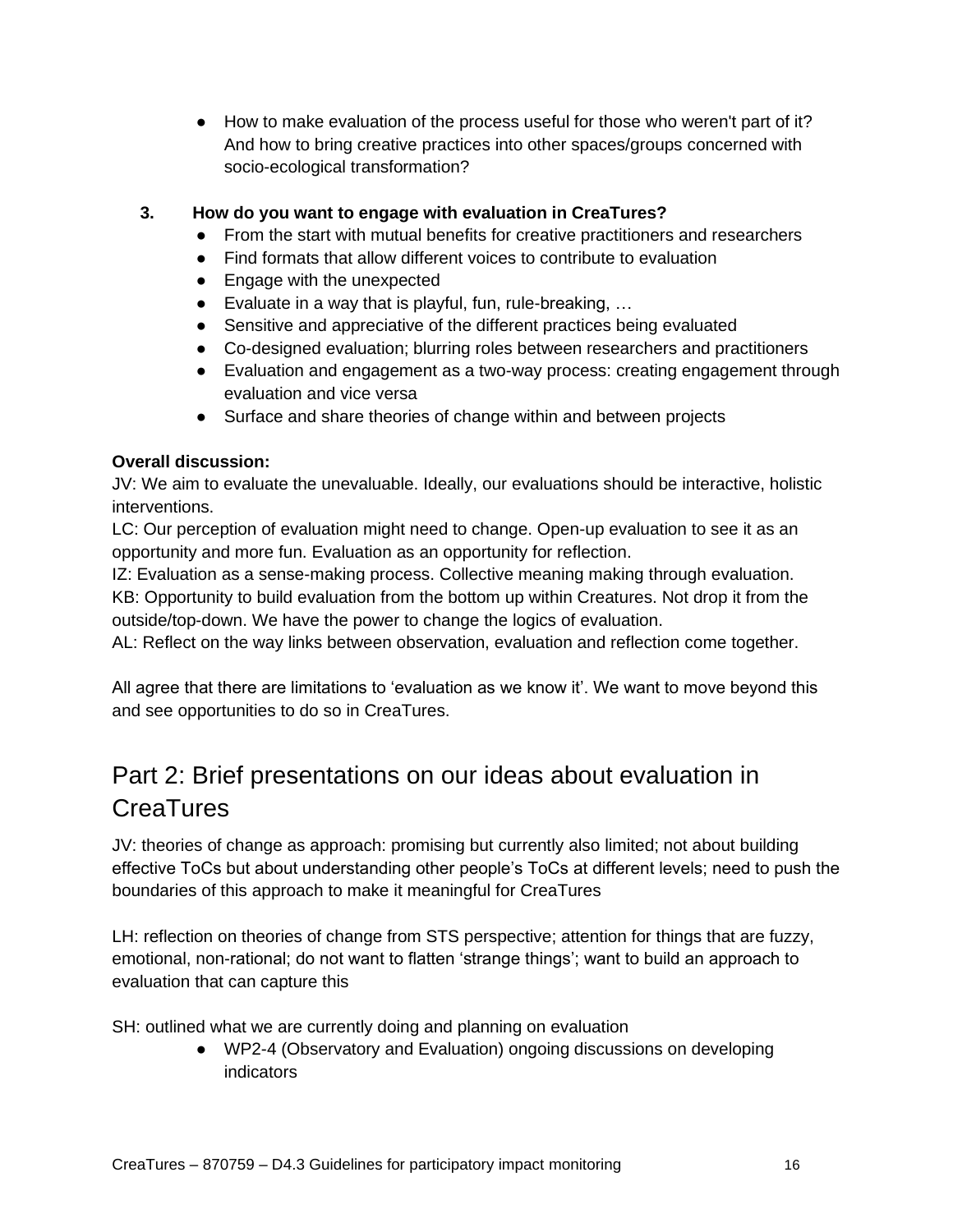- Combination of 'bottom-up' (starting with ExPs) and 'top-down' (overarching strategy and link to literature)
- Pilot projects with Commonspoly (Zemos98) and Hologram (Furtherfield)

## <span id="page-17-0"></span>Part 3: Discussion theories of change + final reflection

IZ: Shares example of the use of ToC in a project she is involved in with Sniffer. Importance of interactive process and creating the vision together. Can be inspiring but also overwhelming. Importance of grounding the approach in local experiences.

AL: ToC approach has value in connecting what we do to existing literature; but also need to be aware of the limitations. Does not see this as a method but as a frame. Should not be limiting what we can do. The value is that we acknowledge that there are multiple theories of change. TT: Look at system theory for useful tools and thinking about evaluation.

AB: Sustainability transitions literature is also relevant.

KB: Need to think about what outcomes will be useful for different actors and communities.

Every theory we work with (incl ToC) will have its own baggage to address.

The value of theories of change approach lays in recognising and appreciating multiple perspectives on how change comes about. ToC approach can support reflexivity when thinking about change. Also intuitive and familiar with policy-makers and funders.

Yet also risk of having to connect with frames and language we feel uncomfortable with. Who do we reach with this approach? What is left out?



All agree to explore the ToC frame further and see how it can work for us.

**Figure A2. Miro notes part 1 (co-interviews)**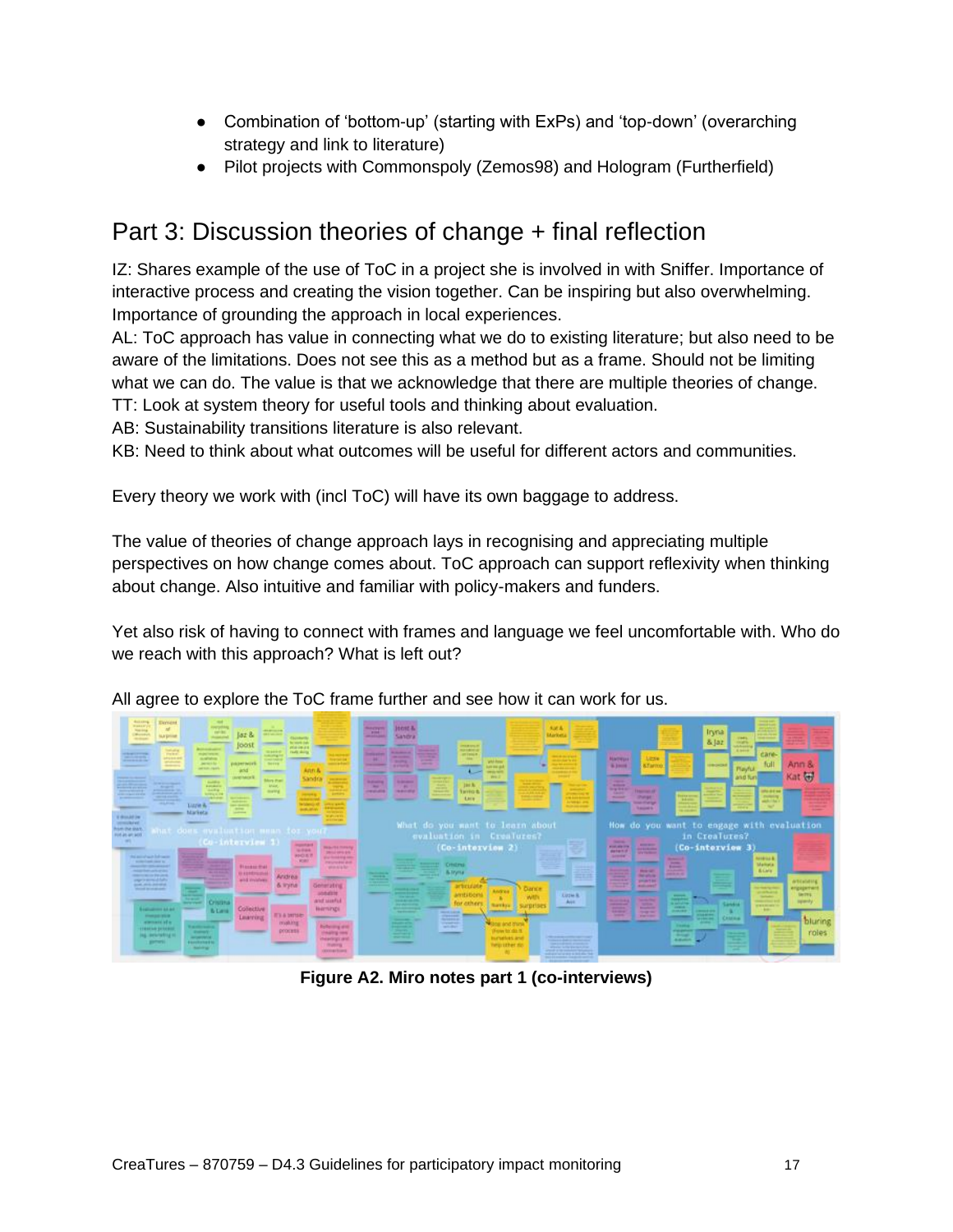

**Figure A3. Miro notes part 2 (reflections)**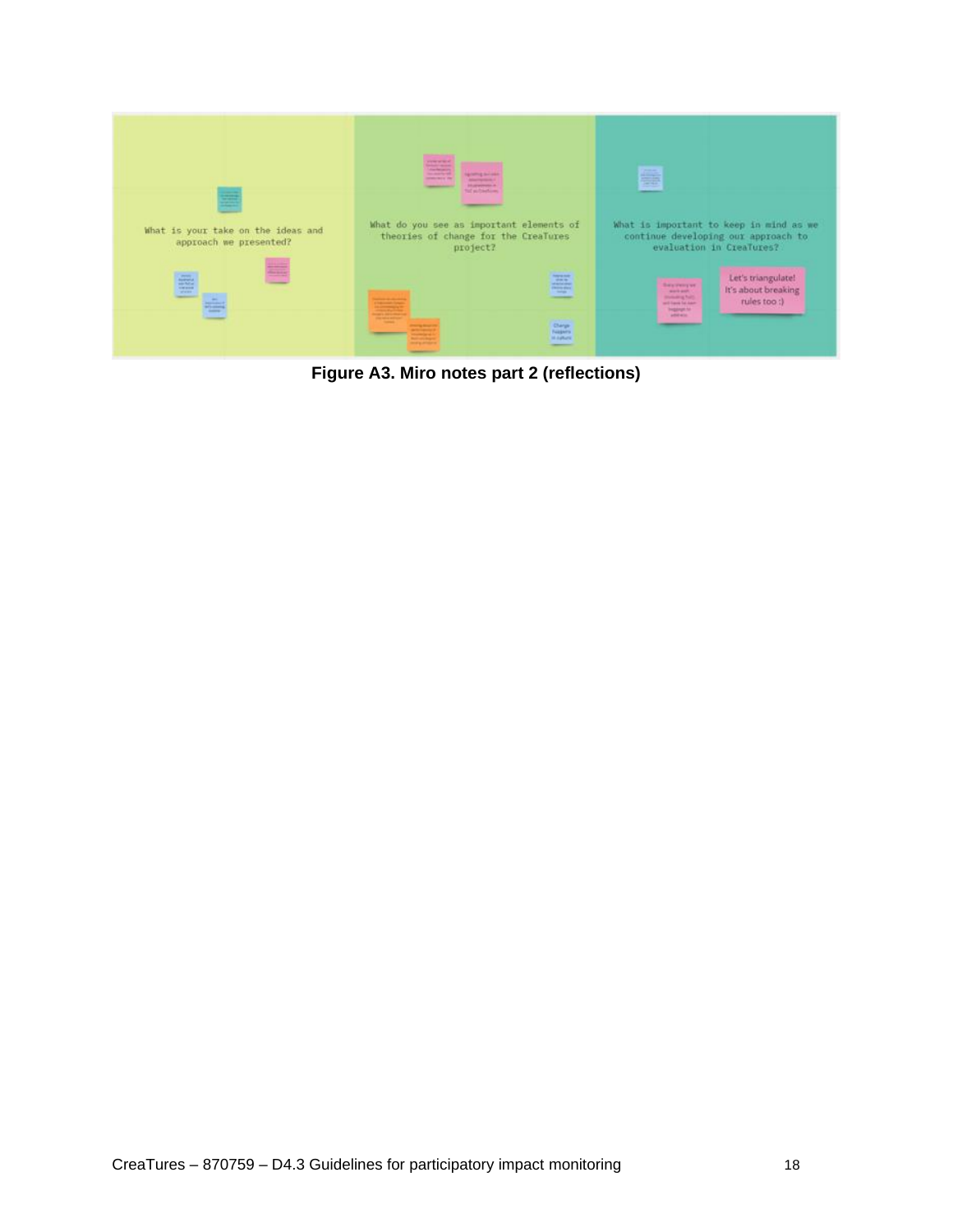# <span id="page-19-0"></span>Appendix B: Evaluation Workshop #2

Wednesday 30 September, 2020

Notes by Sandra van der Hel

## **Attendees:**

Cristina Ampatzidou (CA), Andrea Botero Cabrera (AB), Kat Braybrooke (KB), Ruth Catlow (RC), Jaz Choi (JZ), Namkyu Chun (NC), Lizzie Crouch (LC), Marketa Dolejsova (MD), Simon Gmajner (SG), Felipe Gil (FG), Sandra van der Hel (SH), Lara Houston (LH), Anab Jain (AJ), Ann Light (AL), Tarmo Toikkanen (TT), Kirsikka Vaajakallio (KV), Joost Vervoort (JV) Iryna Zamuruieva (IZ).

Access to Miro board[:](https://miro.com/app/board/o9J_kkIWYpQ=/) [https://miro.com/app/board/o9J\\_kkIWYpQ=/](https://miro.com/app/board/o9J_kkIWYpQ=/)



**Figure B1. Overview Miro board**

## <span id="page-19-1"></span>Part 1: What does your creative practice do in the world?'

In small break-out groups (3-4 people) we co-interviewed each other based on the question 'what does your creative practice do in the world?' Notes of these conversations were captured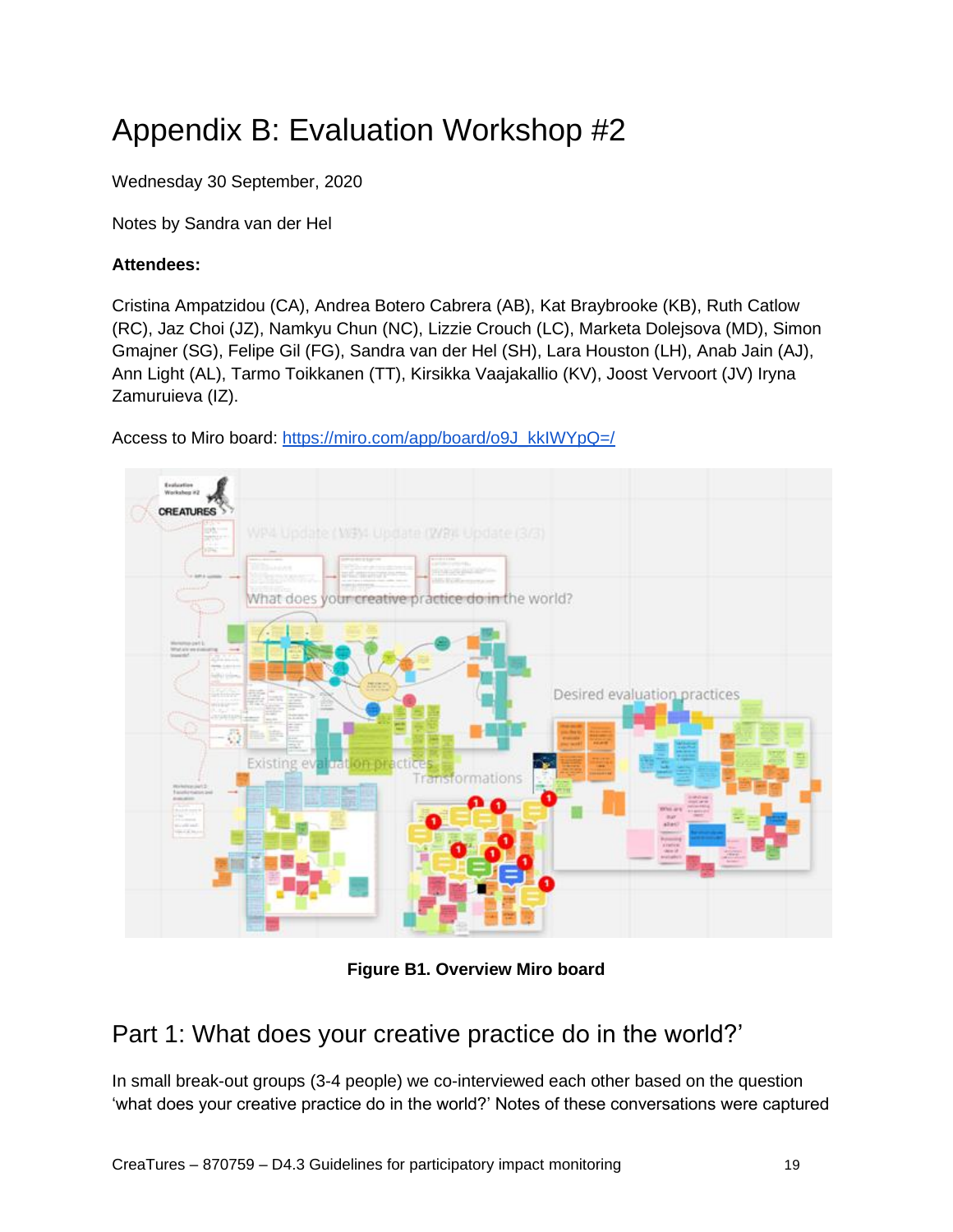in Miro. We then tried to connect the different conversations to develop a common picture of the different 'things' creative practices do in the world.

The following image (Figure B2) provides a simplified summary of this part of the workshop based on a reorganisation of the collected material. It brings out some common themes (the bubbles):

- **Deep ways of engaging** with real-world sustainability issues, paying attention, feeling, smelling (dark green)
- **Making tangible** through crafting, experiencing and play (light green)
- **Experimenting** with new ways of doing things, new ways of being in the world, making different futures possible (yellow)
- **Taking small tangible steps** towards improving the world (orange)
- **Challenging existing values and practices**, calling into question what we consider normal (red)
- **Opening up** institutions, creating spaces, widening access, giving voice to marginal communities (pink)
- **Connecting** actors that would otherwise not work together, building relationships, knowledge brokering (purple)



● **Supporting governance capacity** across public and private actors (blue)

**Figure B2. Dimensions of what creative practices do in the world** (for details see the Miro boar[d](https://miro.com/app/board/o9J_kkIWYpQ=/?moveToWidget=3074457350255911447&cot=12) [HERE\)](https://miro.com/app/board/o9J_kkIWYpQ=/?moveToWidget=3074457350255911447&cot=12)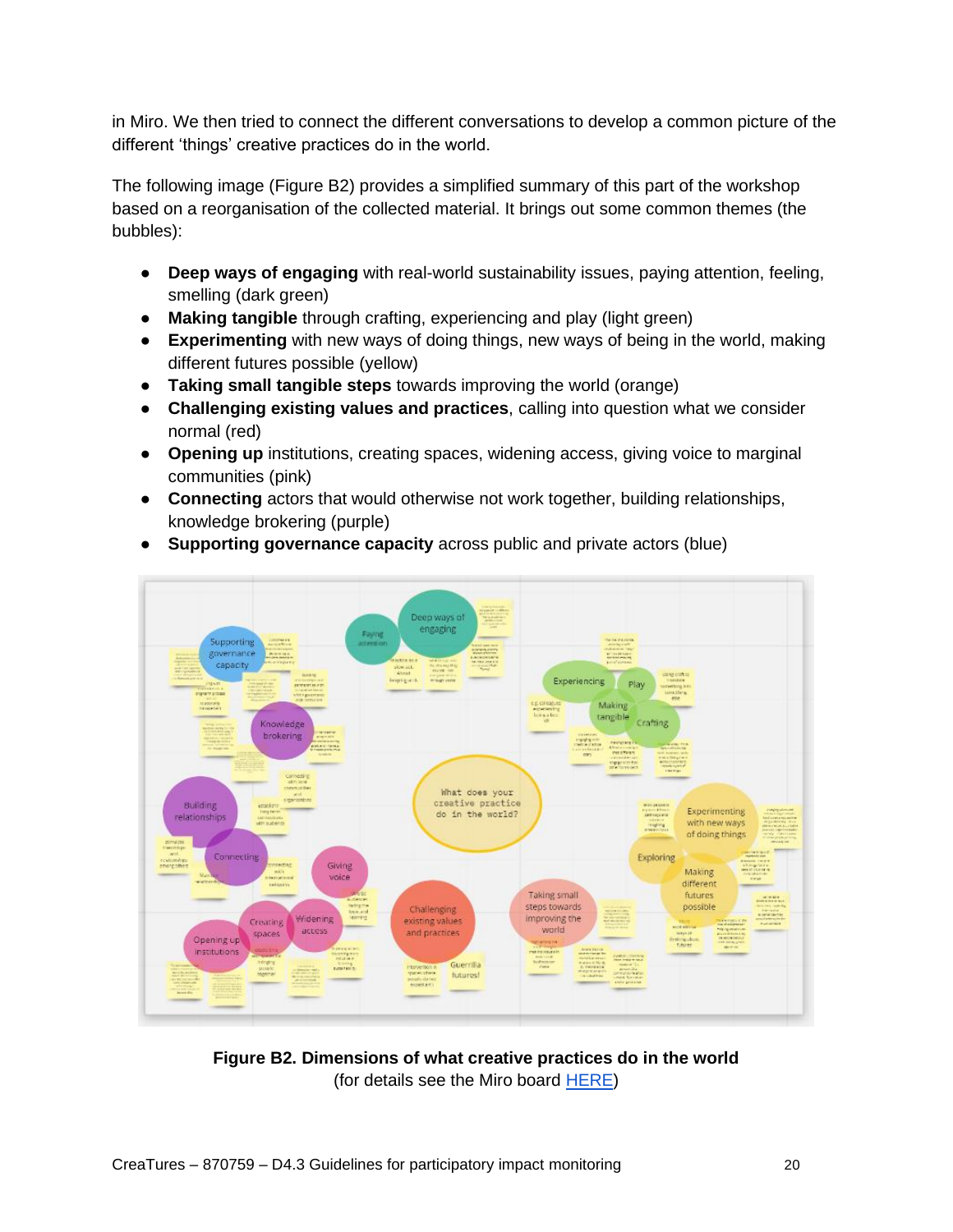This is of course just one way of organizing insights from this part of the workshop. The material could be interpreted in different ways, bringing out different or additional themes. What is more, the themes identified here are strongly connected and interrelated. Specifically, the workshop brought out key links between the deep ways of engaging (dark green) and the playful, experimental, crafting of creative practices (light green). Another cross cutting connection was between experimenting with new ways of doing things (yellow), opening up institutions to new practices, actors and voices (pink) and connecting and brokering practices (purple). Finally, the conversations linked the building of governance capacity across public and private actors (blue), to possibilities for opening up institutions (pink) and capacities to create connections and build relationships (purple).

Selected quotes from the Miro board illustrating the diversity of perspectives:

*SG about 'how has your creative practice brought about socio-ecological change?': "Hard to specify impact. It's an accumulation of a multitude of projects tackling societal change. We never contribute so much that we could say that we are the ones bringing this change. We are prepared about how to bring societal technologies forward. Lots of bio and chem applications. We are mostly in the role of enlightener. Helping people see past old views they developed about tech twenty years ago or so."*

*KV about what their work at Hellon does: "Hellon is highlighting the small changes that individuals in even small business can make. Work with buss. leaders, ministries and policymakers, people from public organisations - engaging directly with people who are influencers, implementers, have the economic power to change things - giving them 'food for thought' - e.g. familiarizing with SDGs, through both qual and quan methods: using customer studies; scenarios; design games"* 

*AJ on what Superflux' creative practices do: "Making tangible different concepts that different communities can engage with that other forms can't. Practice is key. The rigour of working with materials, tools, media. Using them as touch points to unpack layers of meanings. Thinking from within. Practice as a slow act. About keeping at it."*

*FG on what creative practices can do: "Aware that we cannot change the world, but we can improve it! Mainly by making a big change in people's individual lives."*

## <span id="page-21-0"></span>Part 2: Connecting transformation and evaluation: current practices, worries and wishes

The workshop continued in three steps:

- 1. We collected and discussed existing evaluation practices
- 2. We reflected on ideas about sustainability transformation from the literature
- 3. We brought these I insights together in an exploration of desired evaluation practices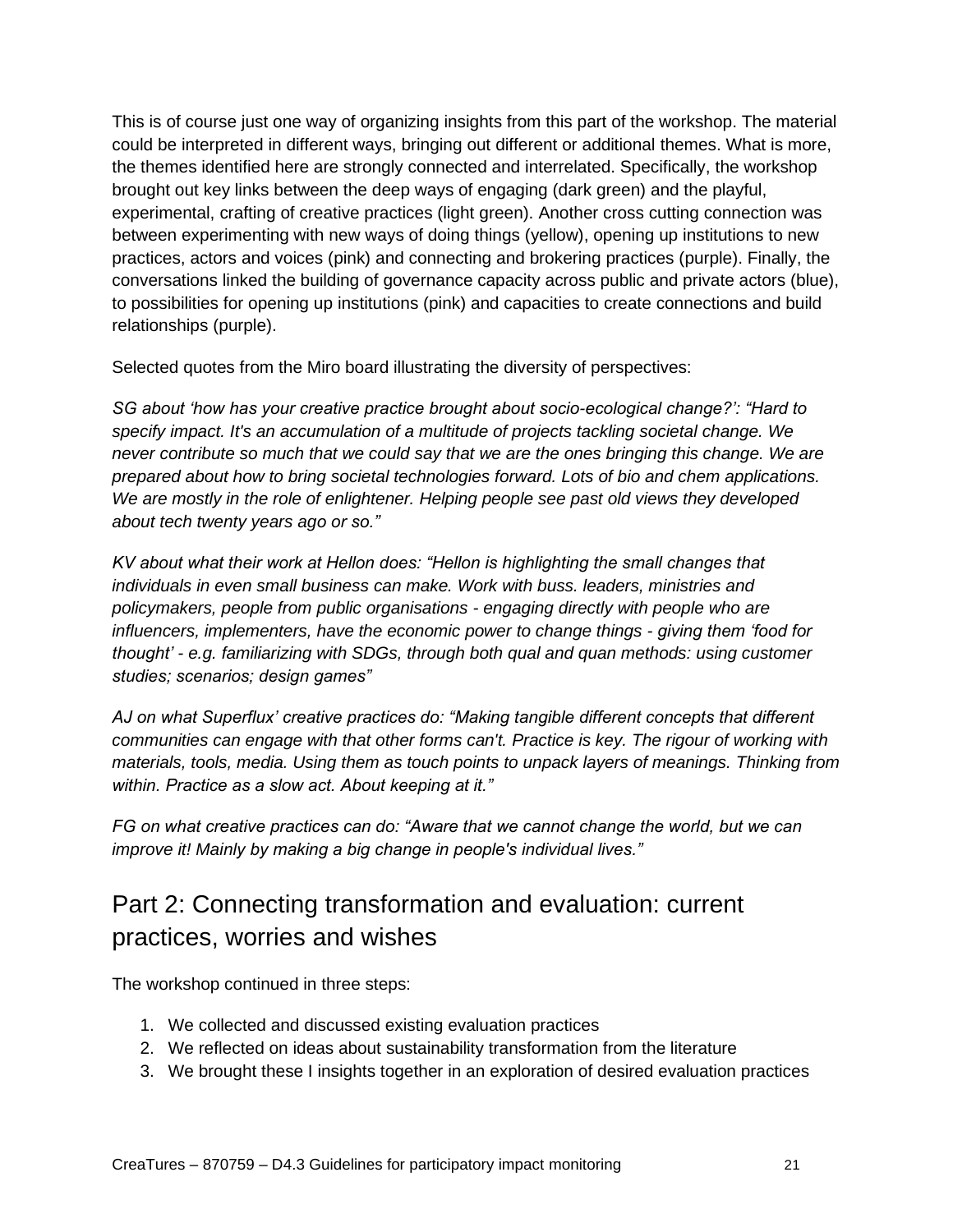Insights from these three steps are presented below.

#### **Existing evaluation practices**

Everyone listed evaluation practices for their current creative or academic project or organisation. See the overview in the Miro boar[d](https://miro.com/app/board/o9J_kkIWYpQ=/?moveToWidget=3074457350588181674&cot=12) [HERE.](https://miro.com/app/board/o9J_kkIWYpQ=/?moveToWidget=3074457350588181674&cot=12)

We then moved into break-out groups to discuss these practices. The discussion covered the *how*, *what* and *why* of evaluation practices:

**How to evaluate**: The summaries of current evaluation practices listed different ways in which evaluations are currently conducted. Broadly speaking, we can distinguish between formal and informal approaches. Formal evaluation practices are typically based on quantitative data, surveys, demographic analysis, etc. Informal evaluation approaches, in contrast, tend to work with qualitative data, are often collaborative, build on personal experience, collective sensemaking and reflection. There was a strong preference within the group towards these informal approaches. Most of us are comfortable here. The formal approaches, on the other hand, were pointed out as the area 'with the most stress and the most mess'. And yet, the overall feeling seemed to be that these formal approaches cannot be ignored and we need to work with them in some way, also because these approaches are often demanded by funders (see why evaluate).

**What to evaluate**: Evaluation tends to focus on direct outputs (what does a project deliver), whereas the longer term outcomes (how does it live beyond the project/ what does it do in the world?) are often more interesting but also more difficult to grasp. Another question raised was whether evaluation should focus more on process rather than output/outcome. Overall, the question what to evaluate received little attention in the discussion.

**Why evaluate**: The demand from multiple partners and funders for evaluation is a burden for organisations in the creative sector. Partners/funders often have specific evaluation requirements, based on specific frameworks and methods. This not only results in extra work, but also means that required evaluation practices often do not reflect the values of the creative project/organisation. On a positive note, there seems to be a tendency towards less formal/quantitative/reductive approaches, also among funding agencies.

The burden of evaluation was also captured in a discussion on the instrumental approach to evaluation that many of us recognised in academia. Evaluation gets a negative connotation when it is narrowly defined towards specific indicators (over which we seem to have little control) and when future jobs, positions and funding are on the line.

Overall, the discussion brought forward the need for a 'deeper' evaluation to contrast the narrow, formal and instrumental approach to evaluation. The question was raised whether and how this deeper evaluation could be oriented towards the mission of creative practices. At the same time, the approach of evaluating against a certain outcome was also questioned. Does it leave room for unexpected insights and elements of surprise? Moreover, the question was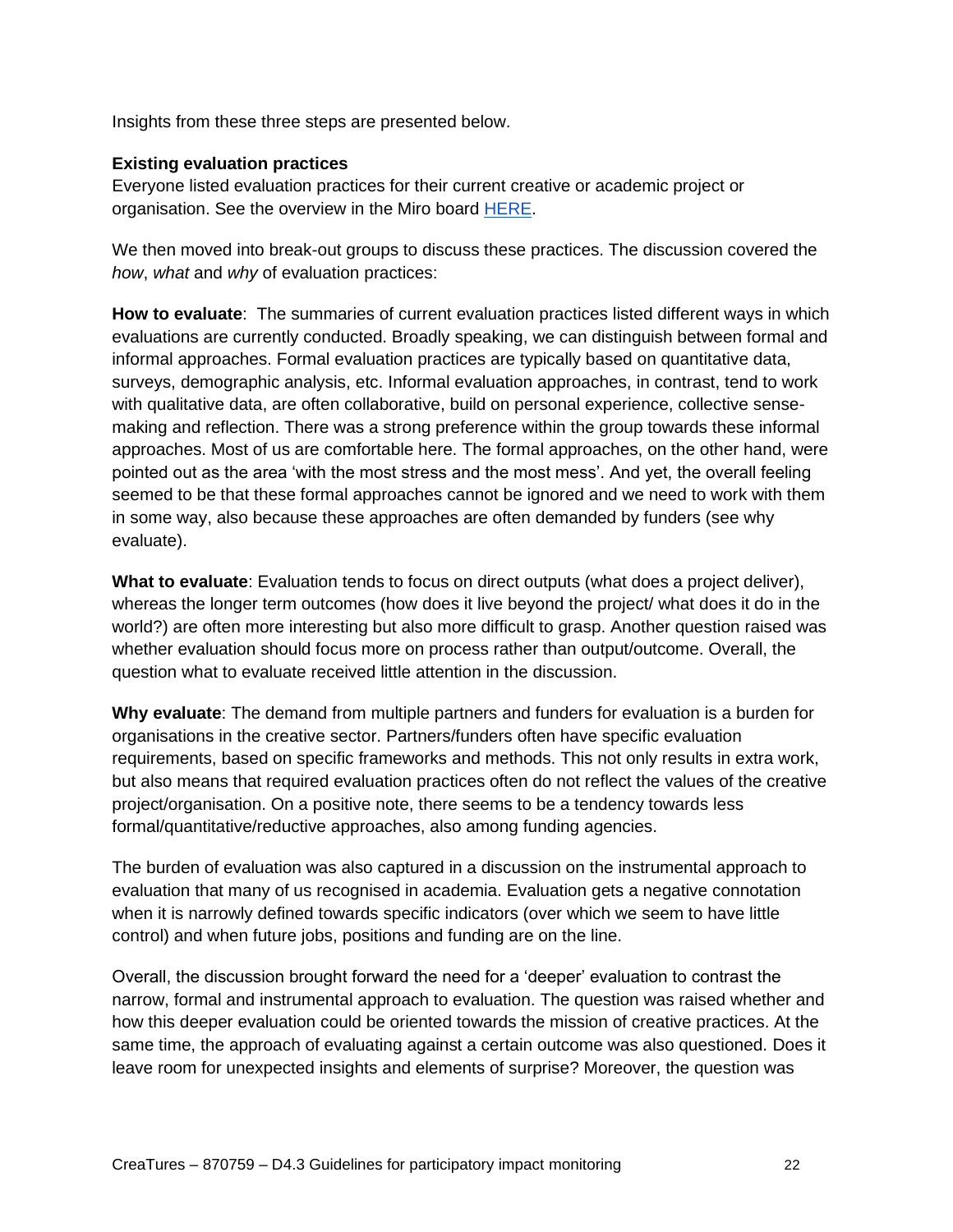raised whether the aim of an evaluation can be determined beforehand, or whether this inevitably leads to the dreaded instrumentalization of evaluation.



**Figure B3. Summary of discussion on current evaluation practices** (for details see the Miro boar[d](https://miro.com/app/board/o9J_kkIWYpQ=/?moveToWidget=3074457350588181674&cot=12) [HERE](https://miro.com/app/board/o9J_kkIWYpQ=/?moveToWidget=3074457350588181674&cot=12))

## **Sustainability transformations**

We then moved to a plenary session to reflect on and discuss different perspectives on transformation. JV presented a palette of perspectives on transformation from the sustainability literature to the group. We then reflected on those through writing comments, emoticons [\(see](https://miro.com/app/board/o9J_kkIWYpQ=/?moveToWidget=3074457350190019574&cot=12)  [the Miro board](https://miro.com/app/board/o9J_kkIWYpQ=/?moveToWidget=3074457350190019574&cot=12) **HERE**) and general discussion.

Selected statements that received most responses:



**Figure B4. Selected statements on sustainability transformations**

Selected insights from the discussion: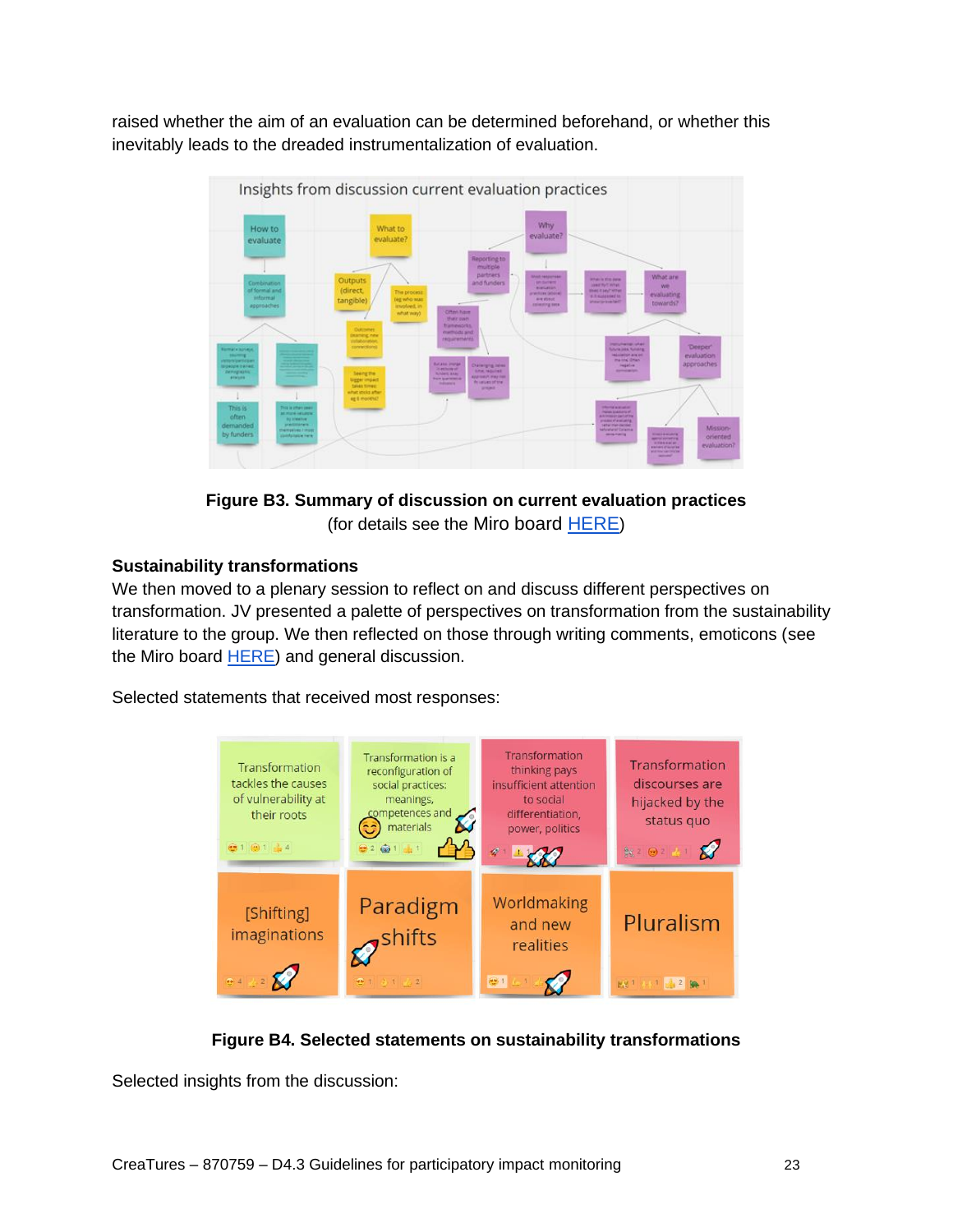- Transformation is a fundamental aspect of society. It is always happening. Need to acknowledge this.
- Direction of transformation. Is transformation always positive? Can transformation also lead to more "chaos" rather than moving us towards a positive future? Who is benefitting from transformations and who is not? The question is not whether to transform, but 'where to?'
- Phase of transformation. Maybe be more slow/incremental than we acknowledge.
- Transformation also means resistance. Negative emotions/reactions are an inevitable part of transformation.
- Discussion on the level of transformation. Is it always systemic? How about different "layers" or scales of societal change? Need to move from focus on the systemic level to seeing people as agents that are transforming in society (this is not just personal transformation); how is that energy harnessed and shaped rather than being dismissed?

## **Desired evaluation practices**

The final part of the workshop focussed on desired evaluation practices. We had discussions in break-out groups focussed on four questions about desired evaluation:

- 1. How would you like to evaluate your work?
- 2. How would you like your work to be evaluated? And for whom are you evaluating?
- 3. How do we capture the hard to evaluate parts of creative practices, not reducing their value while making them communicable to others?
- 4. What role can evaluation play to create transformations in a time of crisis?

For a summary of comments from the Miro board see [HERE](https://miro.com/app/board/o9J_kkIWYpQ=/?moveToWidget=3074457350593497983&cot=12)

Notes from the plenary discussion:

- Can we transform evaluation practices (rather than making creative practices fit current evaluation practices)
- Staying true to the mission in the project; understand it on our own term; then articulate that in another language
- Danger of getting implicated in particular domains were evaluation is happening (evaluation is supposed to be objective, authoritative, accountable – this doesn't fit very well with creative practices)
- Take evaluation out of this space; see evaluation as part of strategy for the creative project; developing framework of evaluating transformative creative practices that practitioners can use
- Emotions around evaluation; making it fun; making it something we all want to do; make it about care; make it feel safe; make it about what we want to be doing in the world.

#### **Wrap up**

The following take-away points from the workshop were shared with the CreaTures plenary